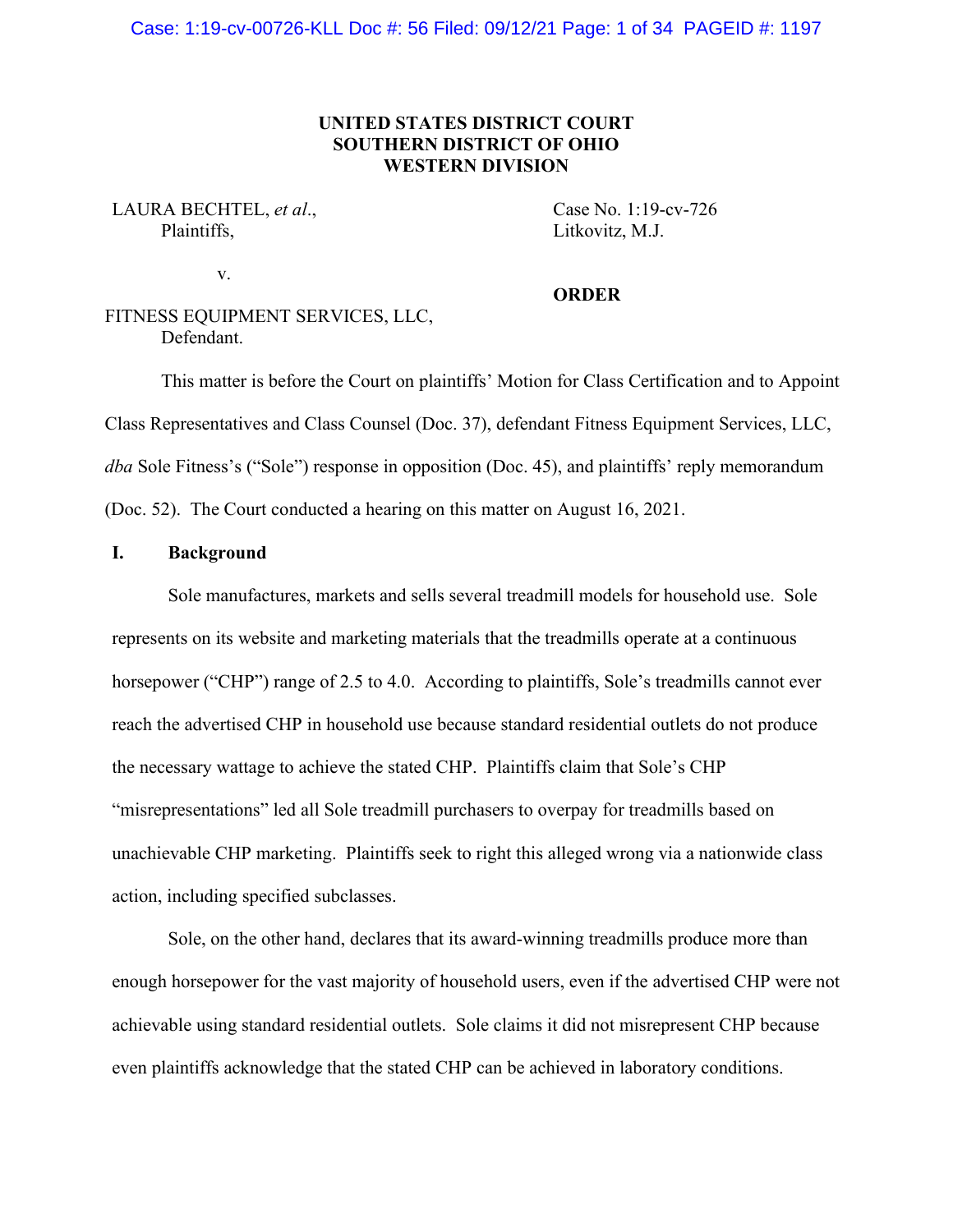According to Sole, discerning consumers choose a treadmill based on a number of variables, and as long as the treadmills are at least as powerful as the individual user requires, buyers are satisfied with their purchases and suffer no injury. Sole contends that there are too many individual issues, both factually and legally, to warrant a class action.

### **A. Plaintiffs' Allegations**

Sole's marketing and advertising materials prevalently feature a specific CHP for each treadmill model ranging from 2.5 to 4.0. (Doc. 38-2 at PAGEID 382). Dick's Sporting Goods, the largest third-party retailer of Sole treadmills, published a "Pro Tips guide" to the "Top Five Things That Influence the Price of Treadmills" in which it listed CHP as the most important factor. (Doc. 38-7 at PAGEID 432-33).<sup>[1](#page-1-0)</sup>

Plaintiffs allege that Sole's CHP representations are "inaccurate, misleading, and materially overstate the Treadmills' true operating horsepower" because "it is not possible for these Treadmills to operate at a continuous horsepower of 4.0 or even 2.5 continuous horsepower when plugged into a standard 120-volt, 15-amp outlet found in residential homes in the United States." (Doc. 31 at PAGEID 200). In his report, plaintiffs' expert, Bradley Frustaglio of Yeadon Engineering Services ("YES"), summarized his testing of Sole F80 treadmill motors. (Doc. 38-4).

According to YES, Sole treadmills employ a pulse width modulated ("PWM") speed control. PWM controls use a series of "ON-OFF" pulses to control the power applied to the

<span id="page-1-0"></span><sup>1</sup> According to the "Pro Tips guide" Dick's Sporting Goods published on April 10, 2020:

To help you take the step forward that you need, we have broken down the top five features that affect the price of your treadmill.

1. GET ON YOUR HIGH HORSE(POWER)

One of the ways you can choose a treadmill that fits your needs is by looking at the **continuous horsepower** (CHP) of the machine. The CHP is the measure of how much power the motor maintains throughout the workout, and the higher it is, the more expensive the treadmill will likely be.

<sup>(</sup>Doc. 38-7 at PageID 432-33) (emphasis in original).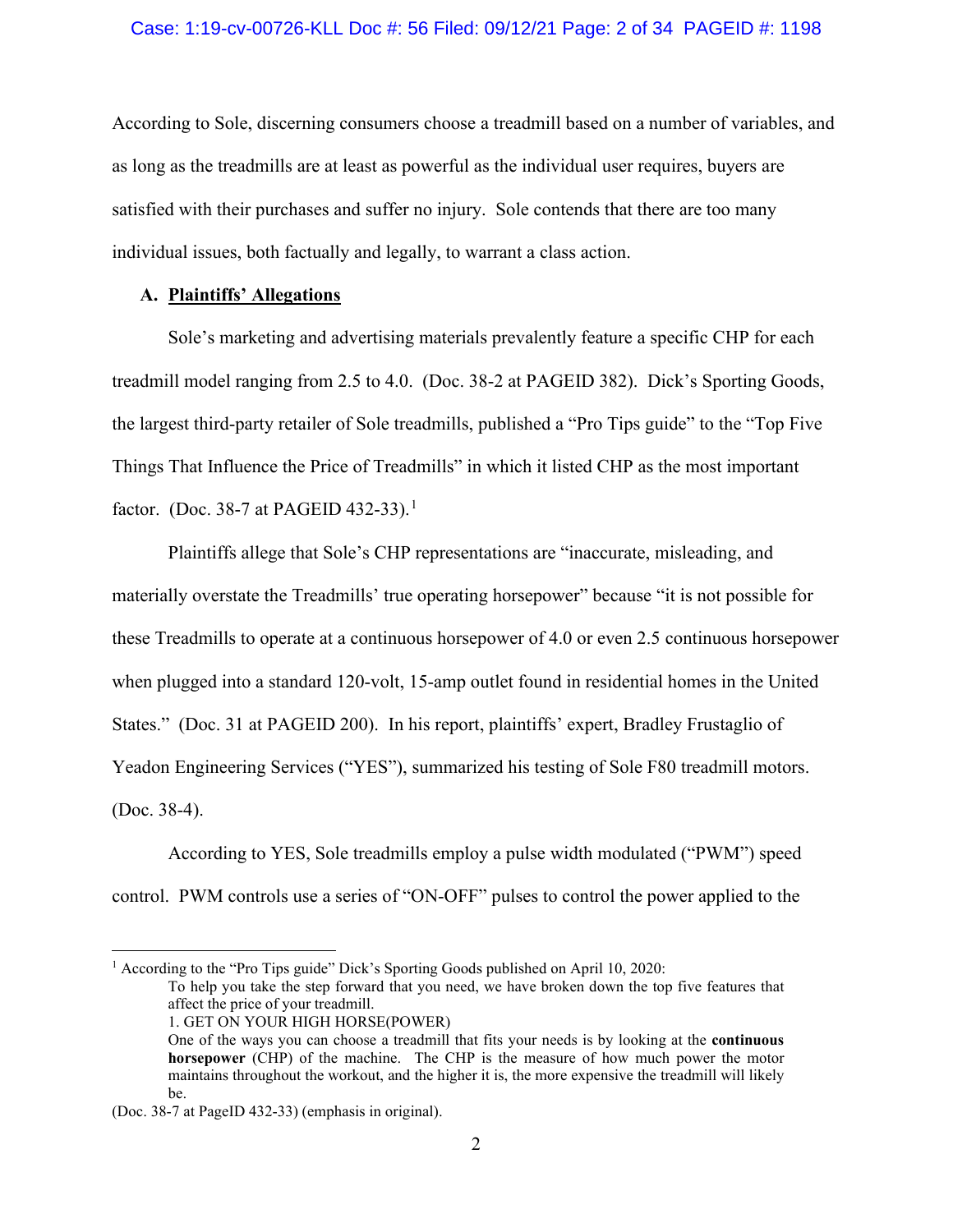motor by varying the fraction of time the output voltage is "ON" compared to the fraction it is "OFF." (*Id.* at PAGEID 401-02). Treadmill motors commonly use PWM controllers because they can control belt speed in response to a console speed setting. (*Id.* at PAGEID 402).

YES tested the installed F80 motor under simulated household use (i.e., powered by a 120-volt line while operated by a 188-pound subject at various speed settings) and tested the motor capability removed from the treadmill using a laboratory DC power supply. (*Id.* at PAGEID 405-10). Using a dynamometer to measure torque, speed and output power, YES determined that the motor required "over two times the allowable 1800W continuous rating for a 120V/15A circuit" to produce 3.5 horsepower output. (*Id.* at PAGEID 419). YES ultimately concluded:

After reviewing the various Sole treadmill models and represented CHP capabilities it is my opinion that all Sole treadmills with a DC electric motor and an onboard PWM controller are incapable of producing the continuous horsepower output Sole advertised or marketed to consumers for the F60, F63, F65, F80, F85, S77, TT8 and TT9 treadmills. Testing is not required to confirm as the absolute maximum theoretical CHP is 2.41HP. When PWM control and losses are included . . . the F80 treadmills [sic] maximum horsepower output is 1.775HP and no Sole treadmill can achieve a CHP greater than 2.41 CHP connected to a 120VAC 60Hz 15A household breaker.

(Doc. 38-4 at PAGEID 421).

According to plaintiffs, every person who purchased a treadmill for home use paid a "price premium"<sup>[2](#page-2-0)</sup> for CHP above 2.41 that could not be reached using residential electrical supply. (Doc. 38 at PAGEID 353). Plaintiffs offered reports from two purported damages experts: Colin Weir, an expert economist; and Steven Gaskin, an independent survey expert. (Doc. 38-10; Doc. 38-11). Weir and Gaskin propose using choice-based conjoint ("CBC") analysis to calculate classwide damages. (Doc. 38-10 at PAGEID 455; Doc. 38-11 at PAGEID

<span id="page-2-0"></span><sup>&</sup>lt;sup>2</sup> Price premium damages are calculated by subtracting the market value of treadmills with the accurate CHP claim from the market value of treadmills with the inflated CHP claim.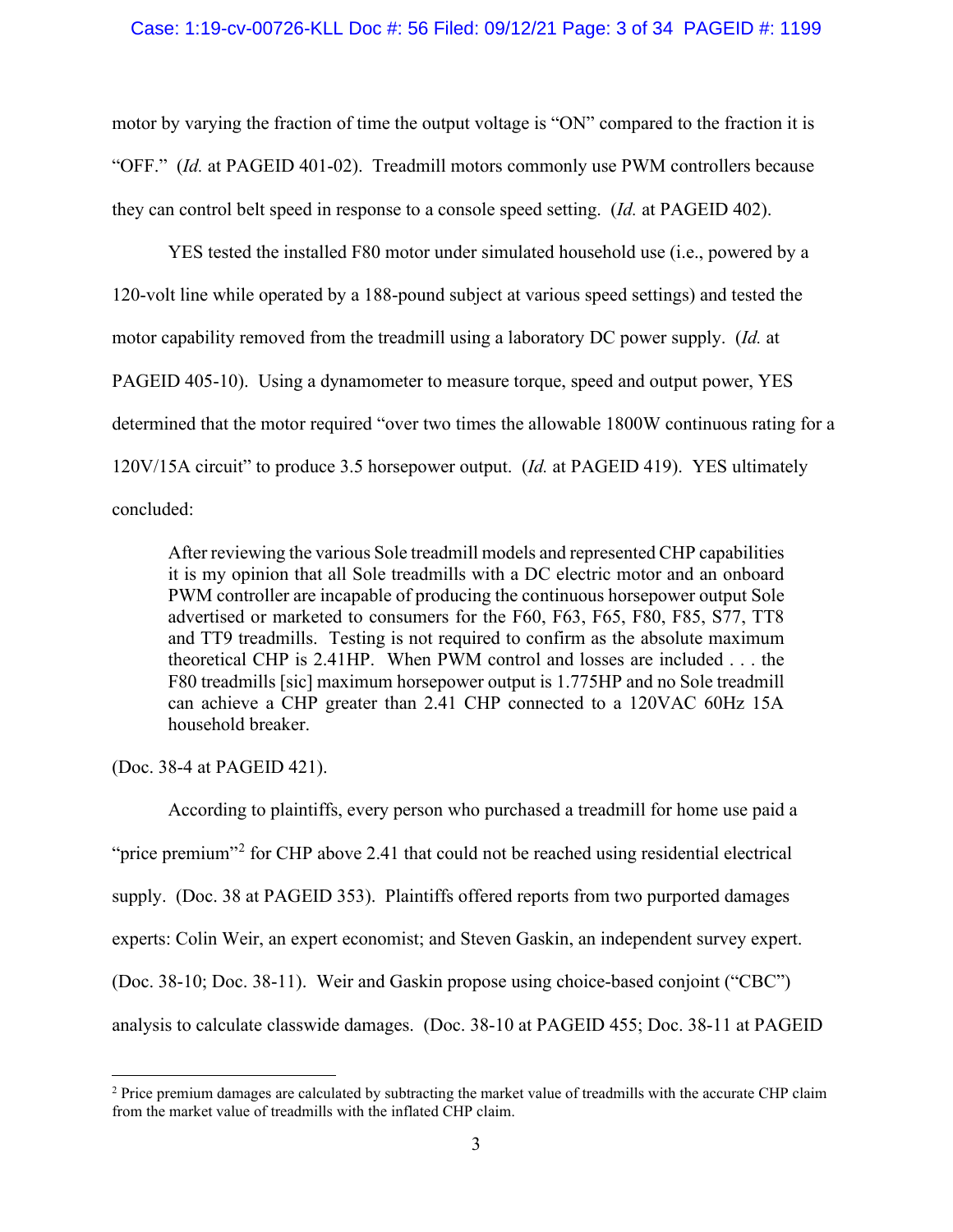494).

Specifically, Gaskin will design a survey that requires panelists to make various choices and rankings relating to product attributes, prices, and alternatives using randomized order and appearance to avoid focusing the survey on a single attribute. (Doc. 38-10 at PAGEID 458; Doc. 38-11 at PAGEID 498). These "choice sets" will vary by brand, CHP, running surface area, display screen, maximum incline, heart rate monitoring, warranty, and price. (Doc. 38-11 at PAGEID 500). Gaskin intends to conduct a blind internet survey of 300 prescreened respondents who have purchased a treadmill in the last six years. (*Id.* at PAGEID 504-07).

A statistical analysis is then applied to the survey responses to calculate a specific value for each attribute. (Doc. 38-10 at PAGEID 459). Once the value, if any, attributed to CHP is determined, the number can then be applied to the entire class to determine the price premium damages on a class-wide basis.

#### **B. Defendant's Response**

Sole alleges that "plaintiffs do not allege any dissatisfaction with how the F80 Sole treadmills actually perform during use," and "Sole's treadmills have won accolades, received awards, and obtained high ratings from third-party product reviewers consistently." (Doc. 45 at PAGEID 589-90). According to Sole, plaintiffs are seeking financial benefit from a problem that exists only in "the highly limited laboratory testing conducted by Plaintiffs' treadmill motor expert." (*Id.* at PAGEID 590).

Sole retained its own expert, Adam Bainbridge from S-E-A Investigation, Research and Testing ("SEA"). (Doc. 45-1). In addition to identifying perceived problems with YES's testing, SEA concluded:

There has been no evidence presented to S-E-A to indicate that users of Sole treadmills are not receiving the necessary motor power output to meet the various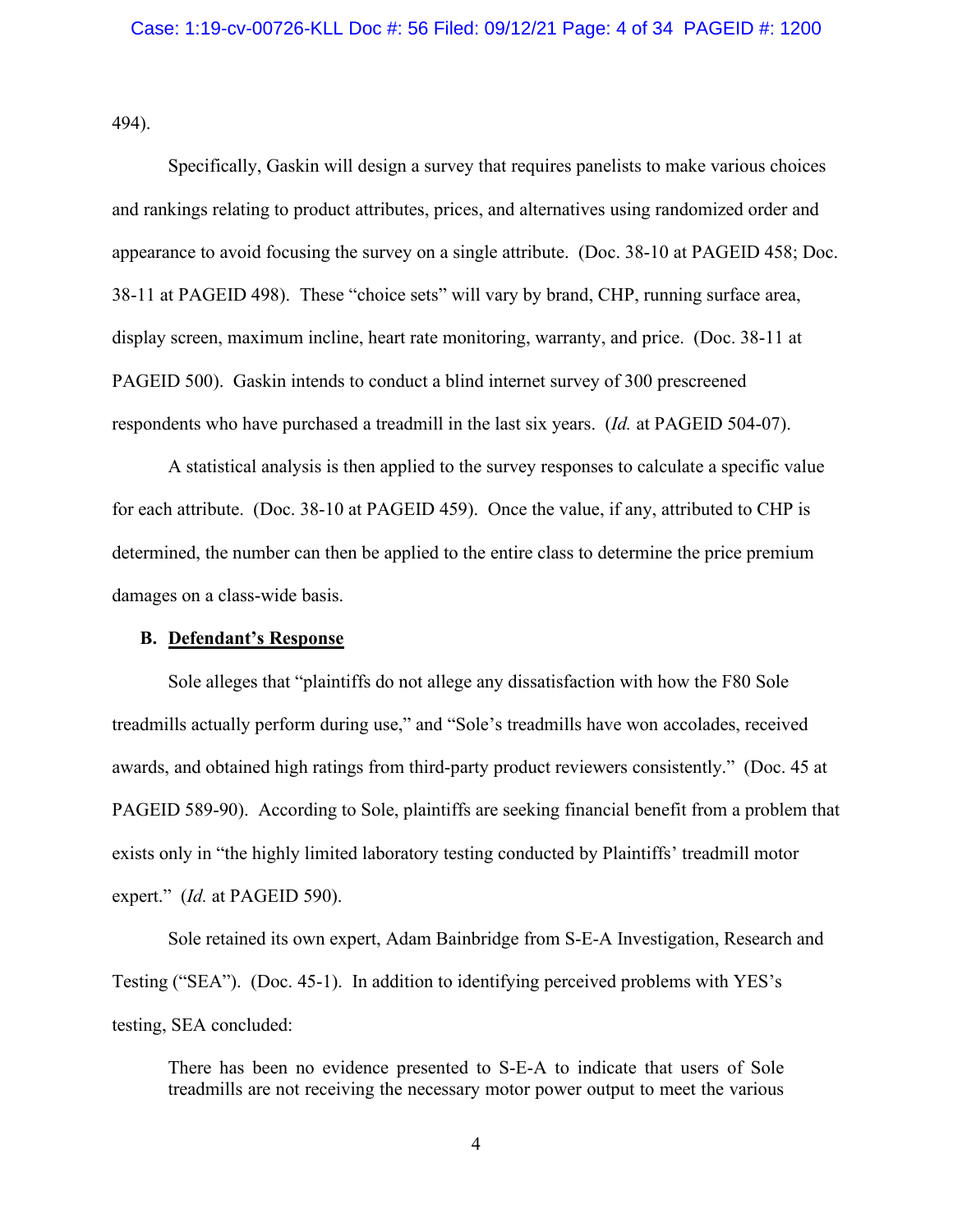demands of their individual workouts. Power usage will always be dependent on the specific weight and running style of a user. The maximum motor horsepower output for a treadmill application would occur at the top speed setting and maximum-rated user weight; therefore, the overwhelming majority of treadmill users would not be impacted by the upper bounds of the motor nameplate rating because the majority of users would not operate the device at the maximum speed and weight rating. It would be expected that most users could operate through the range of the machine while staying well below the limits of the motor. A treadmill is designed to assure that appropriate power is available to every user up to the maximum speed and rated weight of the device.

(Doc. 45-1 at PAGEID 628-29). SEA further stated that a "motor nameplate rating of '3.5 CHP,' (sic) does not imply that the motor will always or ever deliver that much power, (sic) it is simply the upper threshold of treadmill-duty loading the motor can sustain without incurring damage," and both YES's and SEA's testing establish that the motors can reach the rated value "under constant loading with a DC power supply." (*Id.* at PAGEID 629).

Sole also retained a damages expert, Keith Ugone, who concluded that plaintiffs' proposed CBC analysis would not measure the "claimed 'reduction in market value' (i.e., a price premium)" but instead "measures a difference in 'willingness-to-pay.'" (Doc. 45-2 at PAGEID 668). According to Ugone, "damages associated with allegations of deceptive labeling would be equal to the difference in the price that putative Class members paid for the Challenged Products (i.e., actual prices) and the price putative Class members would have paid in the absence of the alleged misrepresentation (i.e., in the 'but-for-world'), if such a difference exists." (*Id.* at PAGEID 681). Ugone reports that damages rely on both demand side (a consumers' willingness to pay) and supply side (producers' willingness to sell) considerations, and the proposed CBC analysis evaluates only the demand side of the equation. (*Id.* at PAGEID 682).[3](#page-4-0)

<span id="page-4-0"></span><sup>3</sup> According to Ugone, one major flaw in plaintiffs' proposed CBC analysis is the failure to account for other products available that would affect the treadmill market. (Doc. 45-2 at PAGEID 687). Sole notes that the law firms representing the plaintiffs here have lodged identical class action allegations against Sole's primary home treadmill competitors. (Doc. 45 at PAGEID 600-01) (citing *Barclay v. Icon Health & Fitness, Inc. and NordicTrack, Inc.*, No. 18-cv-0270 (D. Minn. 2019) and *Walker v. Nautilus, Inc.*, No. 2:20-cv-3414 (S.D. Ohio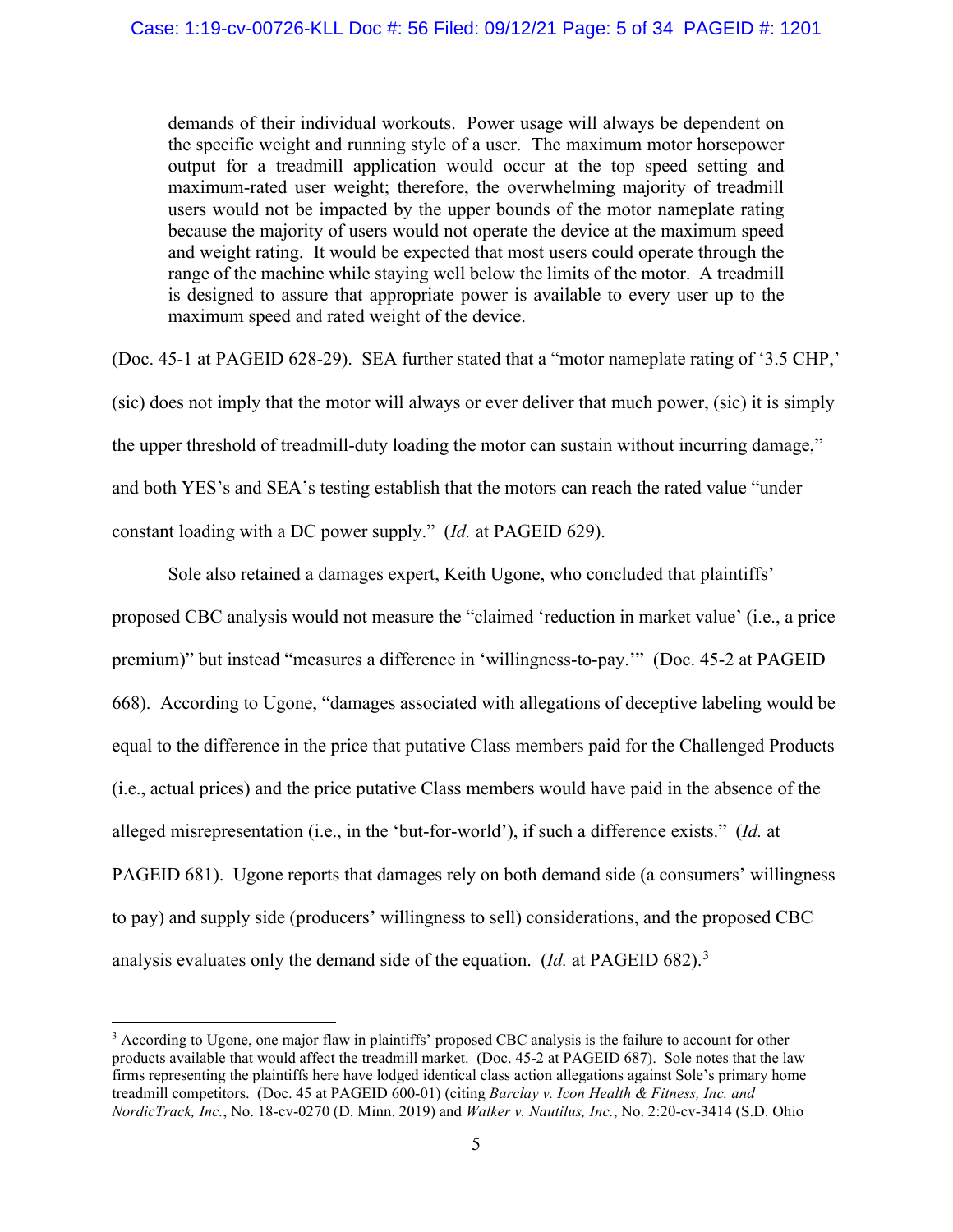# **C. Class Certification Requested**

Plaintiffs seek to certify the following classes (as modified in plaintiffs' reply brief and at

oral argument):

**Ohio Class**: All persons in Ohio who purchased a Sole F63 (3.0 CHP), Sole F65 (3.25 CHP), Sole S77 (4.0 CHP), Sole F80 (3.5 CHP), Sole F85 (4.0 CHP), Sole TT8 (4.0 CHP), Sole F60 (2.75 CHP), Sole S73 (3.0 CHP), Sole F83 (3.25 CHP), and/or Sole TT9 (4.0 CHP) treadmill from August 30, 2015 through class certification, primarily for personal, family, or household purposes, and not for resale. **(Breach of express warranty and Magnuson-Moss Warranty Act breach of express warranty)**.

**Ohio Class**: All persons in Ohio who purchased a Sole F63 (3.0 CHP), Sole F65 (3.25 CHP), Sole S77 (4.0 CHP), Sole F80 (3.5 CHP), Sole F85 (4.0 CHP), Sole TT8 (4.0 CHP), Sole F60 (2.75 CHP), Sole S73 (3.0 CHP), Sole F83 (3.25 CHP), and/or Sole TT9 (4.0 CHP) treadmill from August 30, 2017 through class certification, primarily for personal, family, or household purposes, and not for resale. **(Ohio Consumer Sales Practices Act)**.

**Minnesota Class**: All persons in Minnesota who purchased a Sole F63 (3.0 CHP), Sole F65 (3.25 CHP), Sole S77 (4.0 CHP), Sole F80 (3.5 CHP), Sole F85 (4.0 CHP), Sole TT8 (4.0 CHP), Sole F60 (2.75 CHP), Sole S73 (3.0 CHP), Sole F83 (3.25 CHP), and/or Sole TT9 (4.0 CHP) treadmill from August 30, 2015 through class certification, primarily for personal, family, or household purposes, and not for resale. **(Breach of express warranty; Magnuson-Moss Warranty Act breach of express warranty; breach of implied warranty)**.

**Minnesota Class**: All persons in Minnesota who purchased a Sole F63 (3.0 CHP), Sole F65 (3.25 CHP), Sole S77 (4.0 CHP), Sole F80 (3.5 CHP), Sole F85 (4.0 CHP), Sole TT8 (4.0 CHP), Sole F60 (2.75 CHP), Sole S73 (3.0 CHP), Sole F83 (3.25 CHP), and/or Sole TT9 (4.0 CHP) treadmill from August 30, 2013 through class certification, primarily for personal, family, or household purposes, and not for resale. **(Uniform Deceptive Trade Practices Act; Consumer Fraud Act; False Statement in Advertising; Unlawful Trade Practice Act; negligent misrepresentation)**.

**Nationwide Class**: All persons in the United States who purchased a Sole F63 (3.0 CHP), Sole F65 (3.25 CHP), Sole S77 (4.0 CHP), Sole F80 (3.5 CHP), Sole F85 (4.0 CHP), Sole TT8 (4.0 CHP), Sole F60 (2.75 CHP), Sole S73 (3.0 CHP), Sole F83 (3.25 CHP), and/or Sole TT9 (4.0 CHP) treadmill from August 30, 2015 through class certification, primarily for personal, family, or household purposes, and not for resale. **(Breach of express warranty and Magnuson-Moss Warranty Act breach of express warranty)**.

<sup>2020)).</sup> According to Sole, if all home treadmill providers represent their treadmill CHP the same way Sole does, plaintiffs suffered no damages because they would have been unable to purchase similar treadmills without paying the alleged price premium anywhere else. (Doc. 45 at PAGEID 601).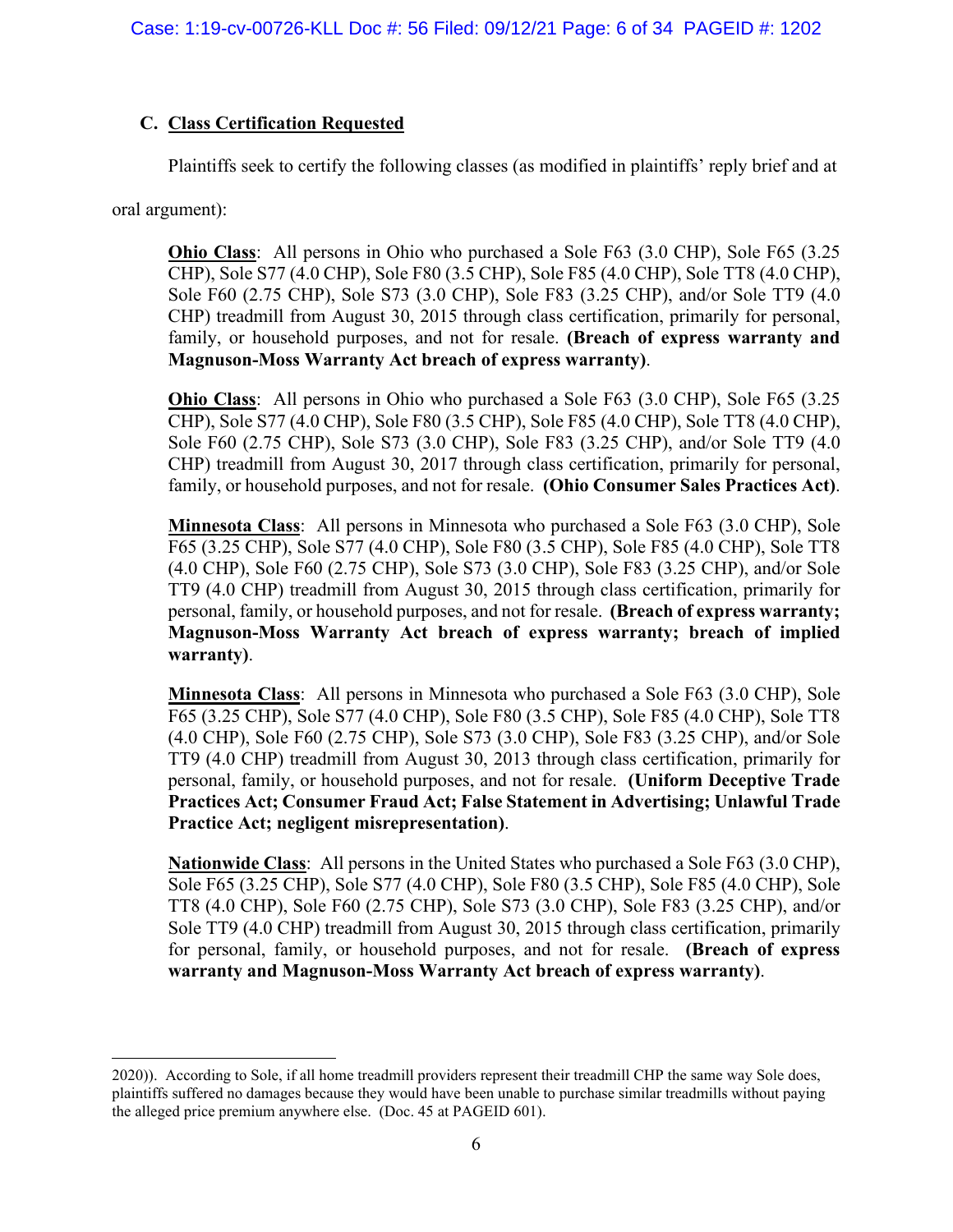### Case: 1:19-cv-00726-KLL Doc #: 56 Filed: 09/12/21 Page: 7 of 34 PAGEID #: 1203

From these classes, plaintiffs specifically exclude "SOLE, its employees, agents, officer[s], directors, legal representatives, successors, subsidiaries, parent entities, or predecessors and its employees; and judicial officers and its associated court staff assigned to this case." (Doc. 38 at PAGEID 349, n. 6 (quoting Doc. 31 at PAGEID 211)).

Specifically, plaintiffs seek to certify an Ohio class for breach of express warranty, Magnuson-Moss Warranty Act ("MMWA") breach of express warranty (15 U.S.C. § 2310), and Ohio Consumer Sales Practices Act (Ohio Rev. Code § 1345.01 *et seq.*) claims. (Doc. 38 at PAGEID 3[4](#page-6-0)8, n. 4).<sup>4</sup> Plaintiffs seek to certify a Minnesota class for breach of express warranty (Minn. Stat. § 336.2-313), MMWA breach of express warranty (15 U.S.C. § 2310), breach of implied warranty (Minn. Stat. § 336.2-314), Minnesota Uniform Deceptive Trade Practices Act (Minn. Stat. § 325D.43-48), Minnesota Consumer Fraud Act (Minn. Stat. § 325F.68-70), Minnesota False Statement in Advertising Act (Minn. Stat. § 325F.67), Minnesota Unlawful Trade Practices Act (Minn. Stat. § 325.13), and negligent misrepresentation claims. (Doc. 38 at PAGEID 349, n. 5; Doc. 31 at PAGEID 223-36). Plaintiffs seek to certify a nationwide class for breach of express warranty, MMWA breach of express warranty (15 U.S.C. § 2310), breach of implied warranty, MMWA breach of implied warranty (15 U.S.C. § 2310), and negligent misrepresentation claims. (Doc. 31 at PAGEID 216-23, 242-43).

<span id="page-6-0"></span><sup>4</sup> Although plaintiffs seek to allege a MMWA claim on behalf of the Ohio class (Doc. 38 at PAGEID 348, n. 4), the amended complaint contains, on behalf of the Ohio class, only a breach of express warranty claim (Count 13) and an Ohio Consumer Sales Practices Act claim (Count 14). Plaintiffs alleged a MMWA breach of express warranty claim on behalf of the desired nationwide class that the Court could limit to only Ohio class members. (Doc. 31 at PAGEID 218-20 (Count 2)). Because Sole was on notice that plaintiffs alleged both a nationwide and an Ohio breach of express warranty claim and because plaintiffs' MMWA claim "derives from, but is not duplicative of," their Ohio claim, the Court will permit both plaintiffs' Ohio breach of express warranty claim and the MMWA claim to proceed on behalf of the putative Ohio class. *Mayernik v. CertainTeed LLC*, 476 F. Supp. 3d 625, 633 (S.D. Ohio 2020); *In re American Med. Sys., Inc.*, 75 F.3d 1069 (6th Cir. 1996) (courts have inherent power to manage dockets so long as management is in harmony with the Federal Rules of Civil Procedure).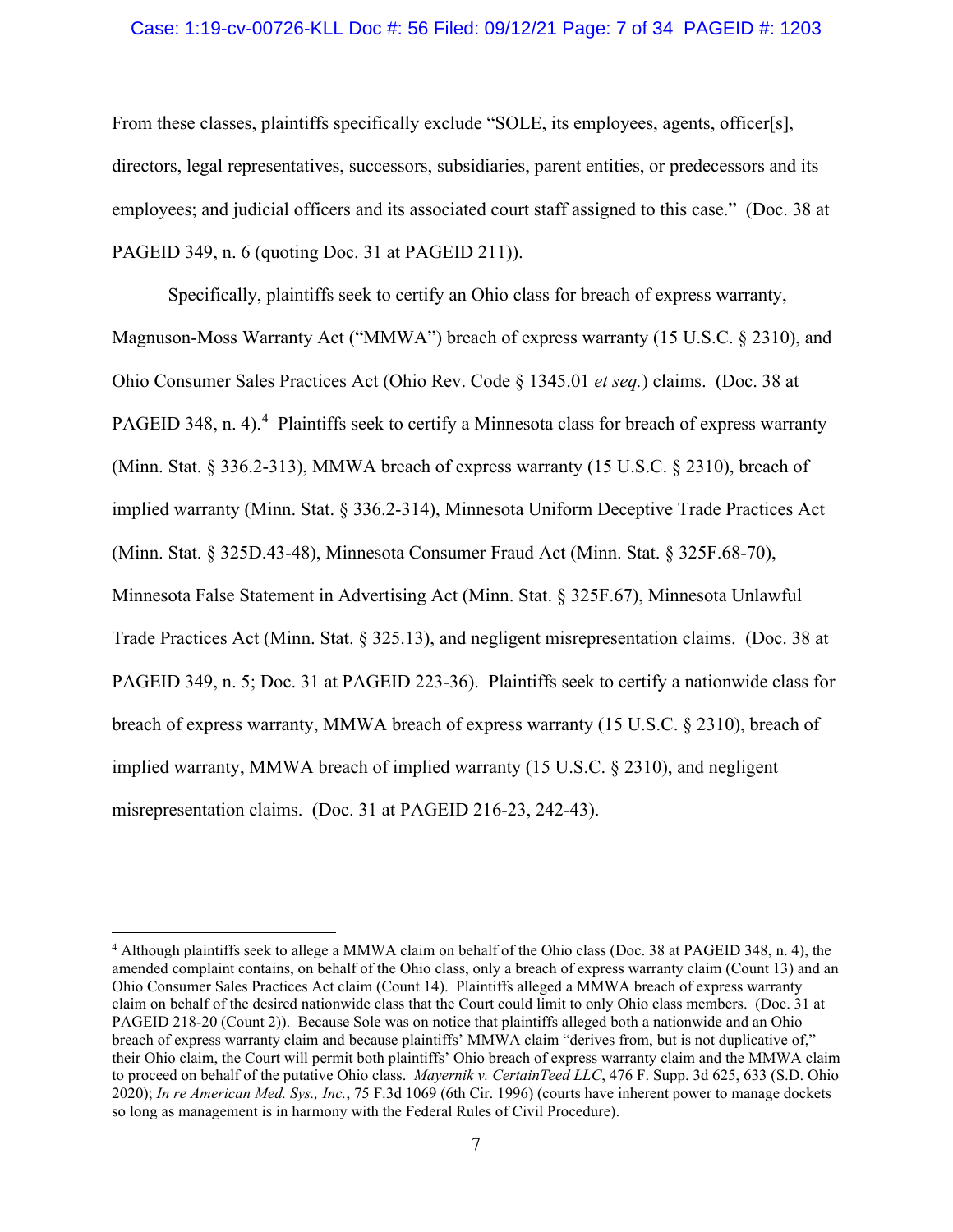## **II. Standing**

Plaintiffs in this case purchased Sole F80 treadmills in Minnesota and Ohio. Yet, they seek to represent purchasers of other Sole treadmill models in a nationwide class action. Although defendant raises the standing issue in arguing lack of commonality and typicality under Rule 23(a), jurisdictional issues, including Article III standing requirements, must be addressed first. *Kanuszewski v. Michigan Dept. of Health and Human Servs.*, 927 F.3d 396 (6th Cir. 2019).

"A plaintiff has standing only if he can 'allege personal injury fairly traceable to the defendant's allegedly unlawful conduct and likely to be redressed by the requested relief.'" *California v. Texas*[, 141 S.Ct. 2104, 2113 \(2021\)](https://1.next.westlaw.com/Document/I30bd8b76cf1611eb9ef5b7c3555247c3/View/FullText.html?transitionType=Default&contextData=(oc.Default)) (quoting *DaimlerChrysler Corp. v. Cuno*, 547 U.S. 332, 342 (2006)). "[A] plaintiff must demonstrate standing for each claim he seeks to press and for each form of relief that is sought." *Kanuszewski*[, 927 F.3d at 406 \(quoting](https://1.next.westlaw.com/Document/Idcf484408be311e9ba33b03ae9101fb2/View/FullText.html?transitionType=Default&contextData=(oc.Default)) *Town of Chester v. Laroe Estates, Inc.*[, 137 S.Ct. 1645, 1650 \(2017\)\).](https://1.next.westlaw.com/Document/Idcf484408be311e9ba33b03ae9101fb2/View/FullText.html?transitionType=Default&contextData=(oc.Default)) In class actions, "potential class representatives must demonstrate 'individual standing vis-à-vis the defendant; [they] cannot acquire such standing merely by virtue of bringing a class action.'" *[Perry v. Allstate Indem. Co.](https://1.next.westlaw.com/Document/I50d65f00698311ea94c1fd79e5bc9f66/View/FullText.html?transitionType=Default&contextData=(oc.Default))*, [953 F.3d 417, 420 \(6th Cir. 2020\)](https://1.next.westlaw.com/Document/I50d65f00698311ea94c1fd79e5bc9f66/View/FullText.html?transitionType=Default&contextData=(oc.Default)) (quoting *Soehnlen v. Fleet Owners Ins. Fund*, 844 F.3d 576, 582 (6th Cir. 2016)).

In the case at bar, named plaintiffs Laura Bechtel and Troy Thoennes declared that: (1) they purchased Sole F80 treadmills expecting to receive the advertised 3.5 CHP; and (2) had they known the treadmill could achieve no more than 2.41 CHP in home use, they would not have purchased a Sole F80 treadmill or would have paid substantially less to purchase one. (Doc. 38- 5 at PAGEID 426; Doc. 38-6 at PAGEID 429-30). Those allegations sufficiently establish Article III standing for the individual plaintiffs' claims against Sole.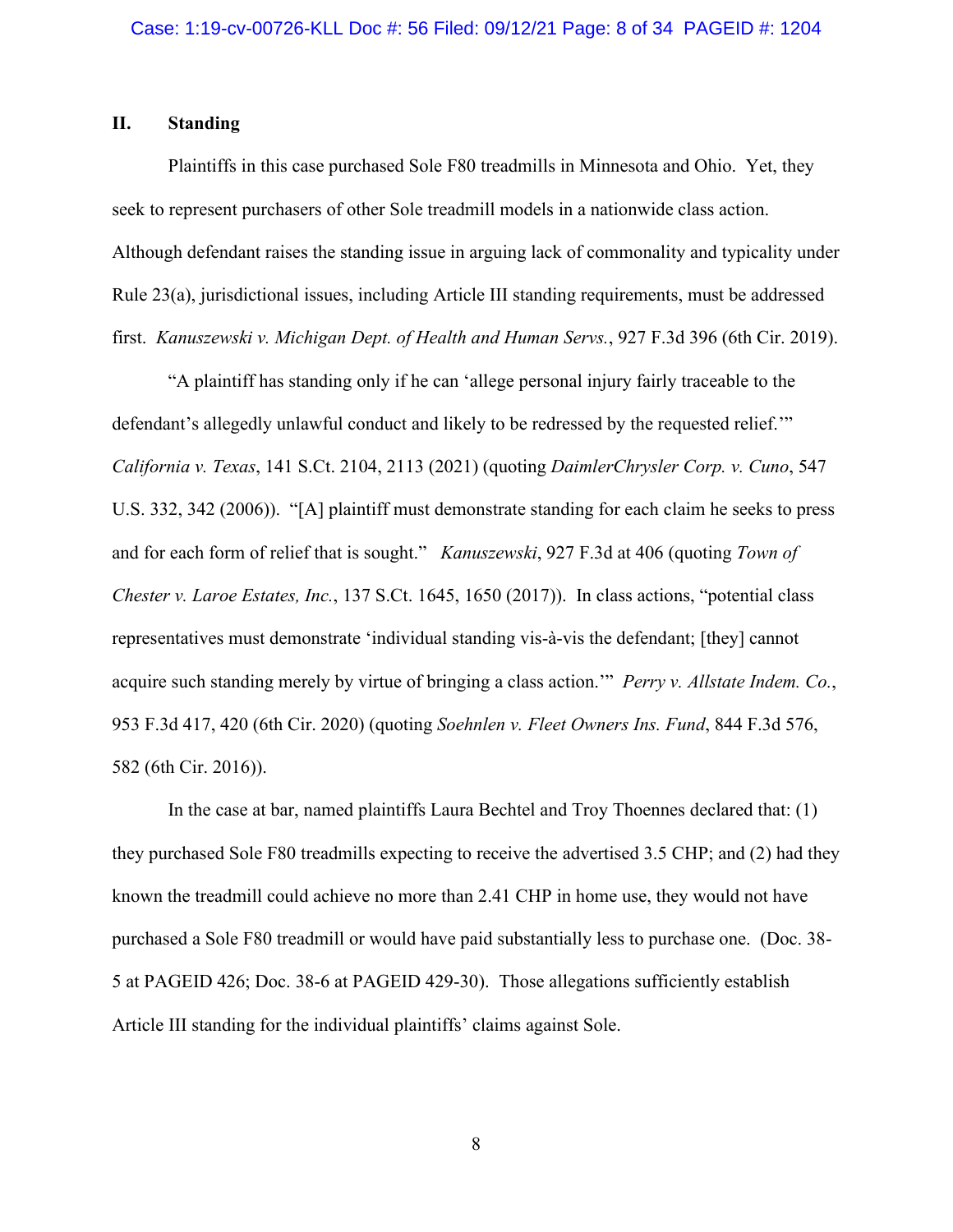However, as to claims by putative class members, two significant issues remain: (1)

whether plaintiffs who bought Sole F80 treadmills have standing to bring class claims related to

other models; and (2) whether named plaintiffs who bought treadmills in Minnesota and Ohio for

home use in Minnesota and Ohio have standing to bring nationwide class claims. The Court will

address these issues in turn.

First, as to class claims for other Sole treadmill models, this Court recently summarized

the applicable law as follows:

"Courts are split as to whether plaintiffs have standing to assert claims relating to products they themselves did not purchase, but which are substantially similar to products they did purchase." *Quinn v. Walgreen Co.*, 958 F. Supp. 2d 533, 541 (S.D.N.Y. 2013). Defendants note that courts often dismiss class-action claims with respect to products the named plaintiff did not actually buy. See, e.g., *Murray v. Sears, Roebuck & Co.*, No. C 09-5744 CW, at \*9, 2014 WL 563264, 2014 U.S. Dist. LEXIS 18082, at \*31-32 (N.D. Cal. Feb. 12, 2014) ("A plaintiff therefore may not represent a class in bringing CLRA claims based on products that he or she never purchased."); *Pearson v. Target Corp.*, No. 11 CV 7972, 2012 WL 7761986, at \*1, 2012 U.S. Dist. LEXIS 187208, at \*3-4 (N.D. Ill. Nov. 9, 2012) ("[H]ow could [plaintiff] possibly have been injured by representations made on a product he did not buy?"); *Granfield v. Nvidia Corp.*, No. C 11-05403 JW, 2012 WL 2847575, at \*6, 2012 U.S. Dist. LEXIS 98678, at \*18-19 (N.D. Cal. July 11, 2012) ("[W]hen a plaintiff asserts claims based both on products that she purchased and products that she did not purchase, claims relating to products not purchased must be dismissed for lack of standing.").

However, "[t]he majority of the courts that have carefully analyzed the question hold that a plaintiff may have standing to assert claims for unnamed class members based on products he or she did not purchase so long as the products and alleged misrepresentations are substantially similar." *Brown v. Hain Celestial Group, Inc.*, 913 F. Supp. 2d 881, 890 (N.D. Cal. 2012) (citing several cases). "[T]he critical inquiry is whether there is sufficient similarity between the products purchased and not purchased." *Davidson v. Kimberly–Clark Corp.,* No. C 14–1783, 2014 WL 3919857, at \*6 (N.D. Cal. Aug. 8, 2014) (internal quotation marks omitted). The Court agrees with the majority view and finds that as long as the purchased and unpurchased products are substantially similar, Plaintiffs have standing to assert claims based on products they did not purchase.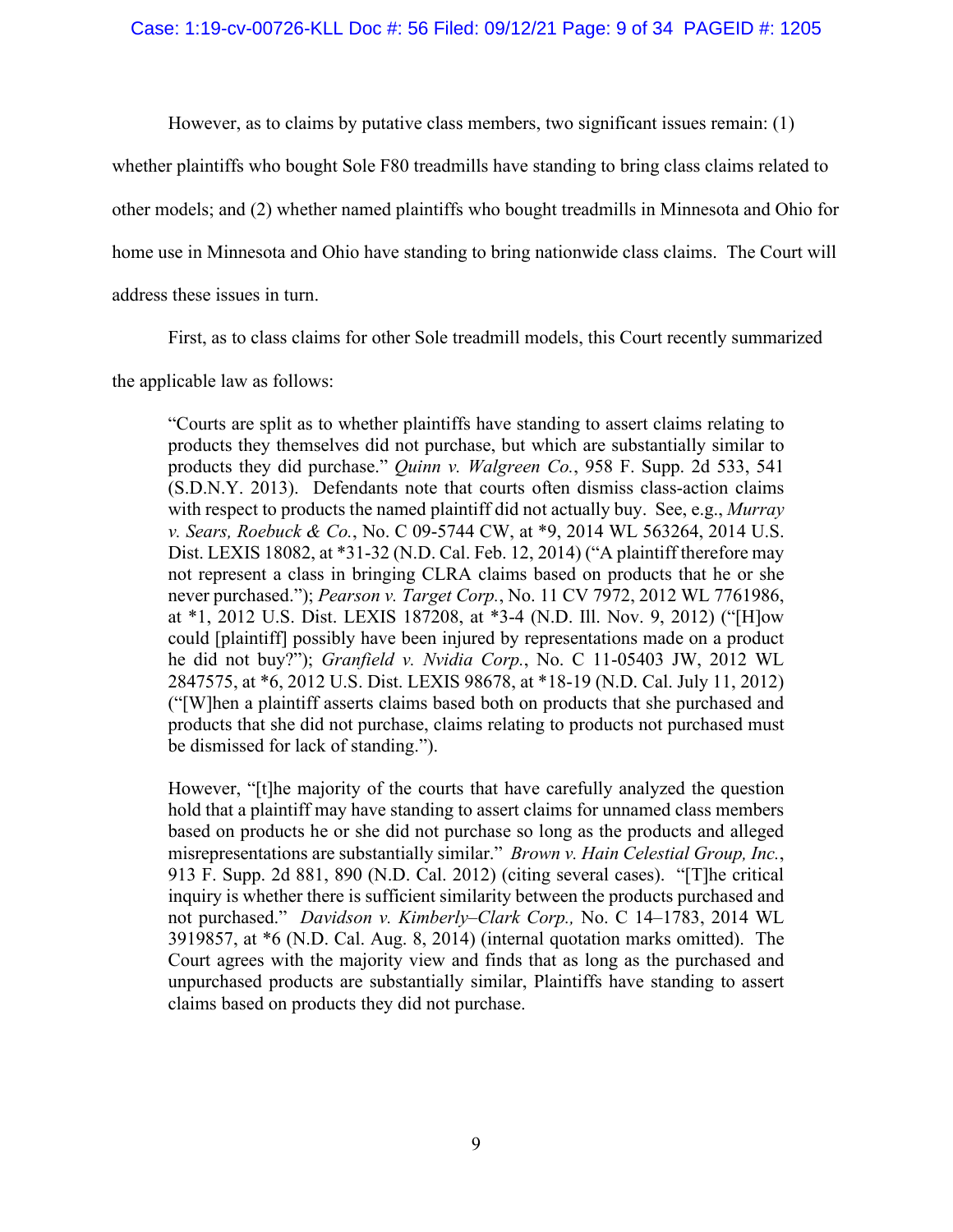#### Case: 1:19-cv-00726-KLL Doc #: 56 Filed: 09/12/21 Page: 10 of 34 PAGEID #: 1206

*Hawes v. Macy's Inc.*[, 346 F. Supp. 3d 1086, 1091 \(S.D. Ohio 2018\)](https://1.next.westlaw.com/Link/Document/FullText?transitionType=Default&contextData=(oc.Default)) (permitting claims for inflated thread counts in related brands of bed sheets even though named plaintiffs purchased only one type of sheets).

Applying the majority view to the case at bar, the Sole treadmill models are substantially similar for purposes of the claims at issue. Plaintiffs allege that Sole consistently made essentially identical inflated CHP representations in marketing, sales, and packaging materials for all included treadmill models. (Doc. 31 at PAGEID 207-210). Plaintiffs further claim that all the personal use treadmill models are equally unable to exceed 2.41 horsepower because American residential electrical outlets do not produce the required power to do so. (*Id.* at PAGEID 204-205). Because both the alleged misrepresentations and the physical treadmill qualities important to this action are substantially similar, plaintiffs have standing to assert claims for treadmill models they did not purchase. *See Hawes*, 346 F. Supp. 3d at 1091.

As to the second issue, whether plaintiffs who acted exclusively in two individual states can assert predominantly state law claims on behalf of a nationwide class, courts disagree if this is an Article III standing issue or a Rule 23(b)(2) inquiry. *Compare Langan v. Johnson & Johnson Consumer Co., Inc*., 879 F.3d 88, 95 (2d Cir. 2018) (Variations in state laws should be considered "as questions of predominance under Rule 23(b)(3), rather than standing under Article III" because "it makes little sense to dismiss the state law claims of unnamed class members for want of standing when there was no requirement that the named plaintiffs have individual standing to bring those claims in the first place.") *with Withrow v. FCA US LLC*, No. 19-13214, 2021 WL 2529847, at \*9 (E.D. Mich. June 21, 2021) (electing to "address the standing issue at the motion to dismiss stage rather than in the context of Rule 23" because "there is *no* causal connection between the 'challenged conduct' (Fiat-Chrysler's violations of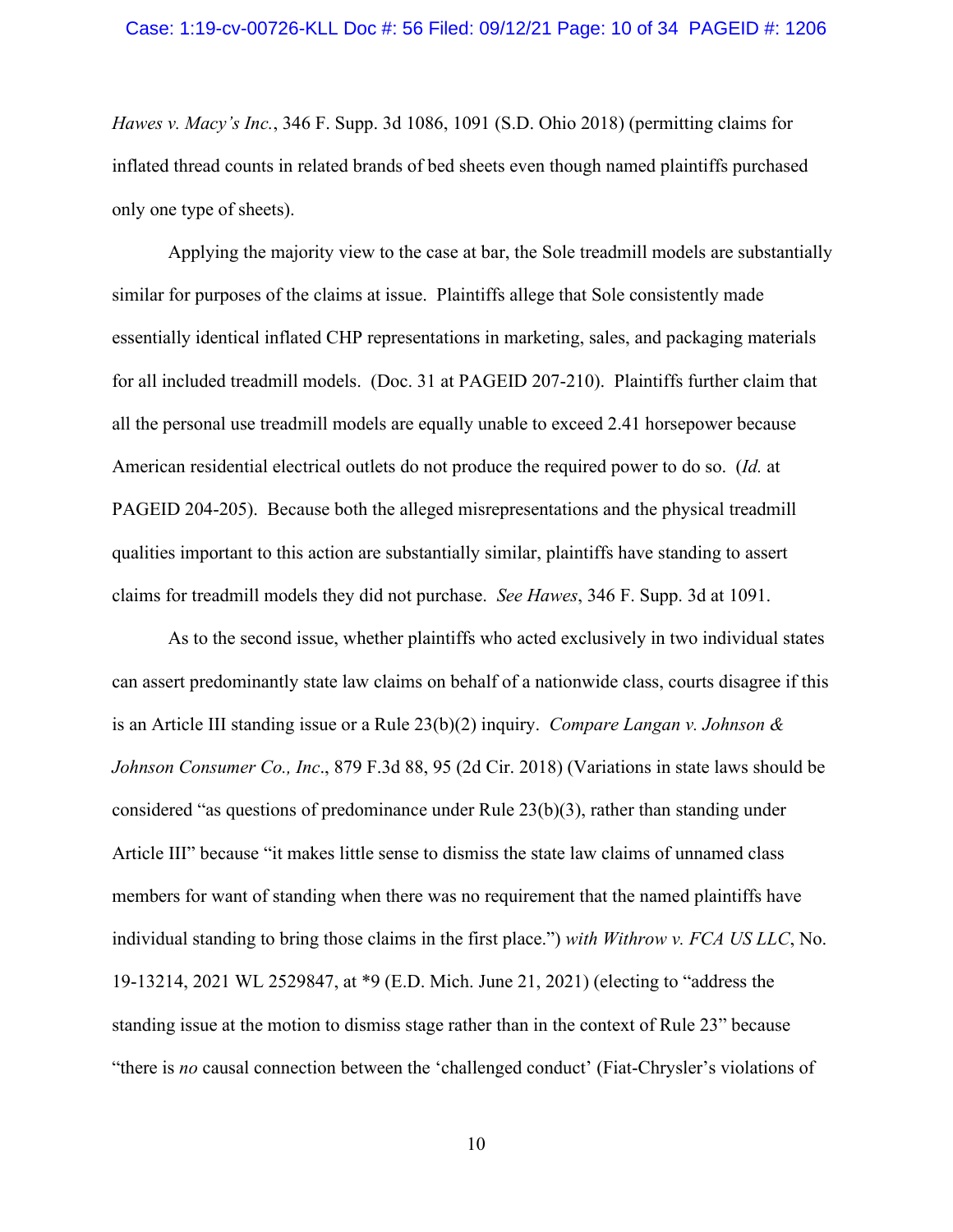Montana law) and Nestor's injury (the purchase of a defective Jeep in California)" (emphasis in original)). The Court need not decide which approach to follow here because, as will be explained below, a nationwide class is not appropriate anyway.

### **III. Dismissal of Certain Minnesota Claims**

Sole contends that class certification should be denied for plaintiffs' Minnesota statutory claims and negligent misrepresentation claim because they are precluded as a matter of law pursuant to Rule 12(c). (Doc. 45 at PAGEID 611-13). The Court agrees.

#### **A. Rule 12(c) Standard**

A motion for judgment on the pleadings is analyzed under the same standard applicable to a Rule 12(b)(6) motion to dismiss. *See D'Ambrosio v. Marino*, 747 F.3d 378, 383 (6th Cir. 2014). In determining a Rule 12(c) motion, the court must accept all well-pled factual allegations of the complaint as true and draw all reasonable inferences in favor of the plaintiff. *Philadelphia Indem. Ins. Co. v. Youth Alive, Inc*., 732 F.3d 645, 649 (6th Cir. 2013). The court "need not accept as true legal conclusions or unwarranted factual inferences, and conclusory allegations or legal conclusions masquerading as factual allegations will not suffice." *D'Ambrosio*, 747 F.3d at 383 (quoting *Terry v. Tyson Farms, Inc*., 604 F.3d 272, 275-76 (6th Cir. 2010) (citation and quotation marks omitted)). "[A] plaintiff's obligation to provide the 'grounds' of his 'entitlement to relief requires more than labels and conclusions, and a formulaic recitation of the elements of a cause of action will not do.'" *Republic Bank & Trust Co. v. Bear Stearns & Co., Inc*., 683 F.3d 239, 246-47 (6th Cir. 2012) (quoting *Bell Atl. Corp. v. Twombly*, 550 U.S. 544, 555 (2007)). "Rather, '[t]o survive a motion to dismiss, a complaint must contain sufficient factual matter, accepted as true, to state a claim to relief that is plausible on its face.'" *Id*. at 247 (quoting *Ashcroft v. Iqbal*, 556 U.S. 662, 678 (2009)).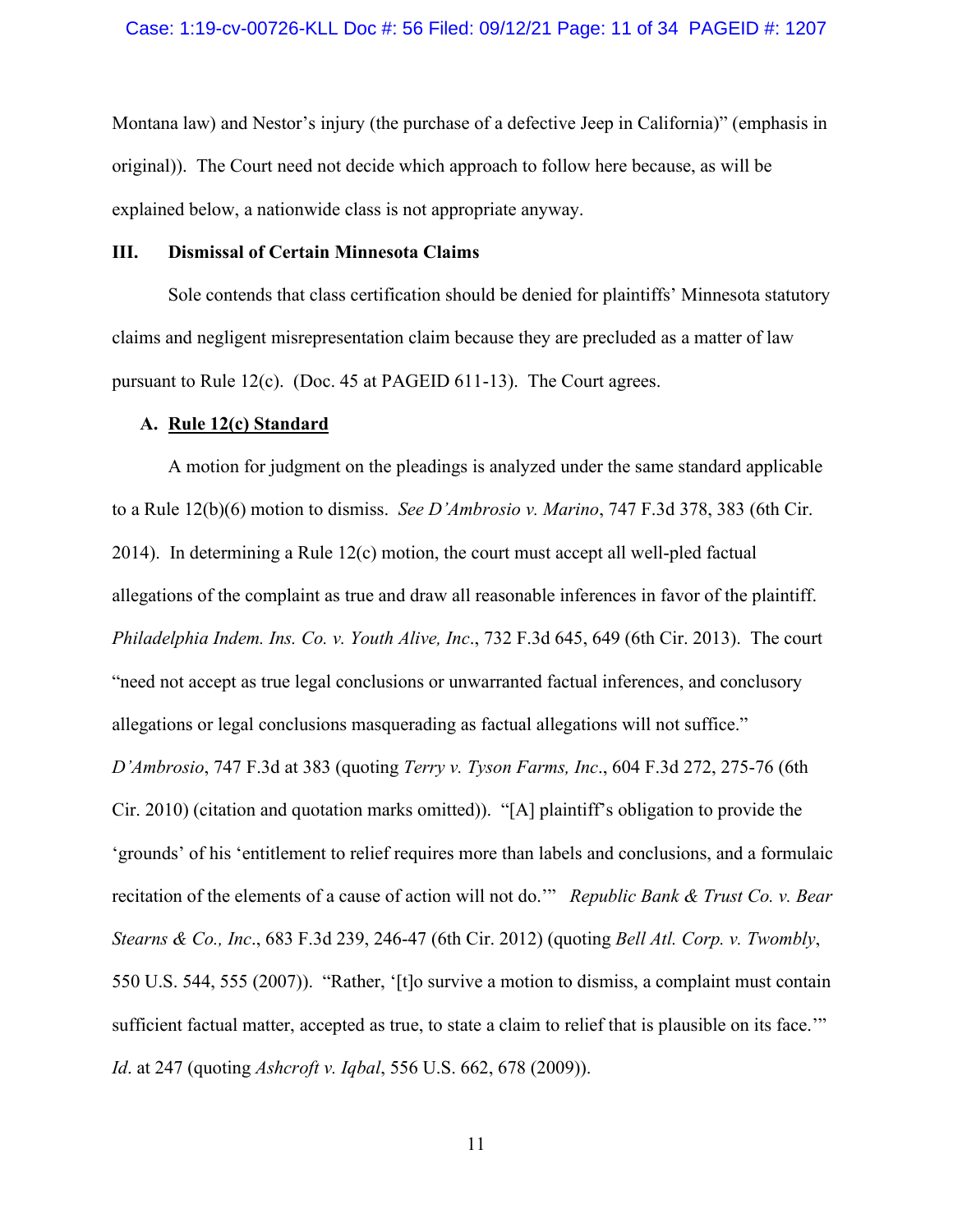# **B. Minnesota Deceptive Trade Practices Act ("MDTPA") (Minn. Stat. § 325D.43-48) (Count 8)**

"A party seeking relief under the MDTPA must demonstrate a likelihood of future harm because the statute provides relief only 'from future damage, not past damage.'" *Knotts v. Nissan North America, Inc.*, 346 F. Supp. 3d 1310, 1327 (D. Minn. 2018) (quoting *Gardner v. First Am. Title Ins. Co.*, 296 F. Supp. 2d 1011, 1020 (D. Minn. 2003)). "A plaintiff asserting a claim under MDTPA must allege an irreparable injury or threat of future harm in order to withstand a motion to dismiss." *Id.* at 1328.

In the case at bar, plaintiffs fail to adequately allege an irreparable injury or sufficient threat of future harm. Count eight of plaintiffs' amended complaint alleges only that "Defendant's conduct caused substantial injury and provided no benefit to consumers," "Defendant intended to mislead [plaintiffs] and induce them to rely on its misrepresentations," and "[h]ad Defendant disclosed to [plaintiffs] that its Treadmills did not meet the rating for CHP as advertised, Defendant would have been unable to justify the price differentiation and premium price charged to consumers." (Doc. 31 at PAGEID 230).

In the amended complaint's "Introduction" section, plaintiffs allege they "have a significant probability of future harm because of the ongoing, highly technical, and not readily apparent horsepower misrepresentations when purchasing future fitness equipment." (Doc. 31 at PAGEID 201). However, to qualify as a class member, a consumer must already have purchased one of the Sole treadmills at issue. By virtue of this putative class action, class members will be informed of the allegedly inflated CHP representations and are, therefore, unlikely to overpay in the event of a future treadmill purchase. In addition, home use treadmills are not an item commonly purchased repeatedly. Indeed, counsel acknowledged at the hearing that plaintiffs have not offered evidence to establish the required threat of future harm. Therefore, plaintiffs'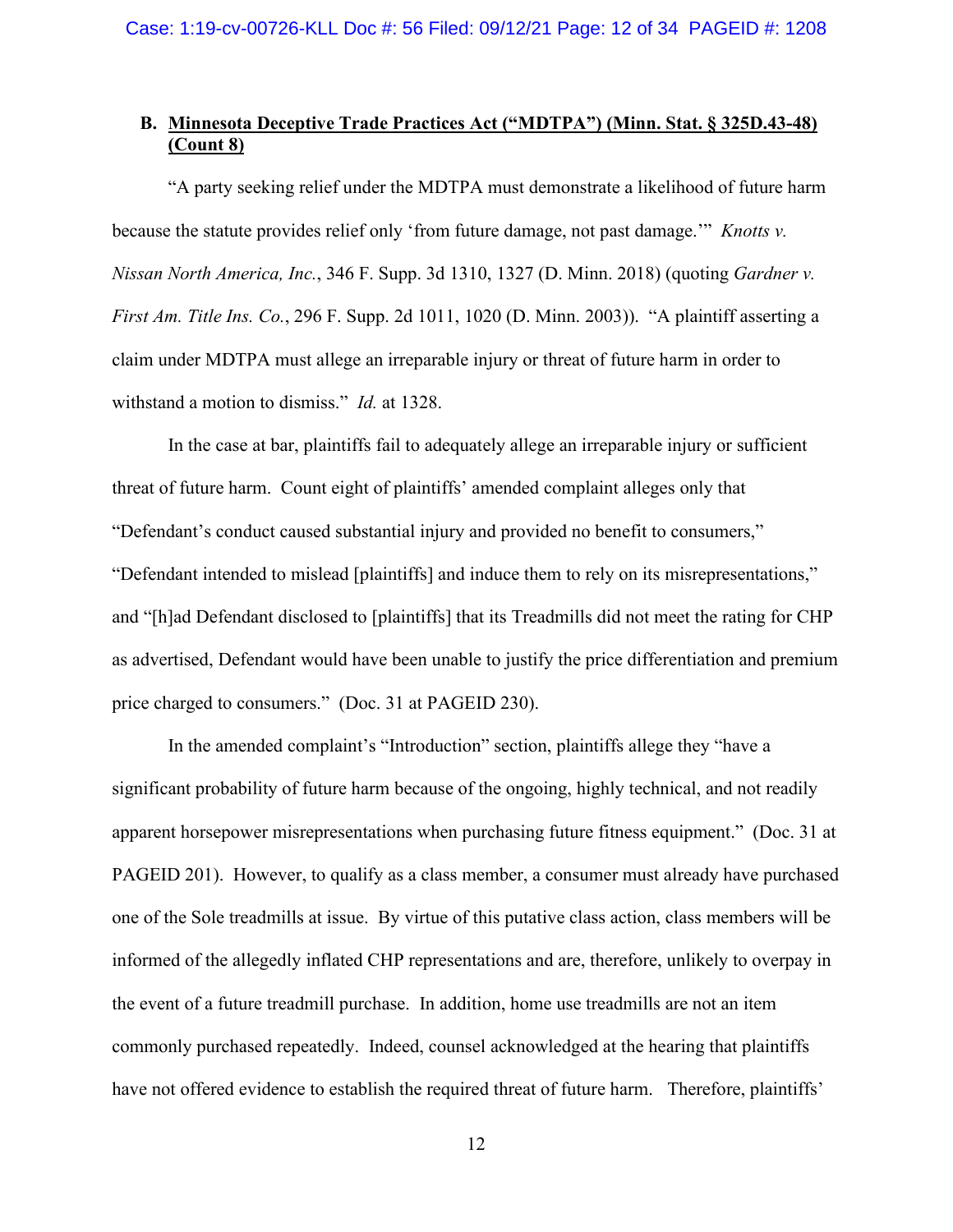MDTPA claim must be dismissed.

# **C. Minnesota Prevention of Consumer Fraud Act ("MPCFA") (Minn. Stat. § 325F.68- 70), Minnesota False Statement in Advertising Act ("MFSAA") (Minn. Stat. § 325F.67), and Minnesota Unlawful Trade Practices Act ("MUTPA") (Minn. Stat. § 325.13) (Counts 9, 10, and 11)**

Private plaintiffs alleging violations of the MPCFA, MFSAA, and MUTPA may seek remedies only through Minnesota's private attorney general statute. *Gisairo v. Lenovo*, F. Supp. 3d ... 2021 WL 352437 (D. Minn. Feb. 2, 2021) (citing Minn. Stat. § 8.31, subdiv. 1 and 3a); *Select Comfort Corp. v. Tempur Sealy Int'l, Inc.*, 11 F. Supp. 3d 933 (D. Minn. 2014). "A plaintiff may use the Private AG Statute to pursue civil remedies only if the plaintiff can demonstrate that the action serves a 'public benefit.'" *Gisairo*, 2021 WL 352437, at \*4. The public benefit requirement is "not onerous," but "it is a necessary element of a plaintiff's cause of action." *Id.* (quoting *Select Comfort*, 11 F. Supp. 3d at 937). "Generally, a public benefit is found 'when the plaintiff seeks relief primarily aimed at altering the defendant's conduct (usually, but not always, through an injunction) rather than seeking remedies for past wrongs (typically through damages).'" *Id.* (quoting *Select Comfort*, 11 F. Supp. 3d at 938). Even where a plaintiff seeks to enjoin continued false advertising, no public benefit will be found if monetary damages are the primary relief sought. *Id.* at \*5 (quoting *Select Comfort*, 11 F. Supp. 3d at 939 ("even though plaintiff sought to 'enjoin Defendant from continuing its false advertising and marketing,' the relief sought was not primarily aimed at altering the defendant's conduct because the complaint requested 'payment of damages . . . all profits and/or ill-gotten gains'") (internal quotation marks omitted)).

Like the plaintiffs in *Select Comfort* and *Gisairo*, plaintiffs in this case primarily seek remedies for alleged past wrongs. Although plaintiffs here ask the Court to enjoin Sole "from future misrepresentations regarding the horsepower of its treadmills," they more prominently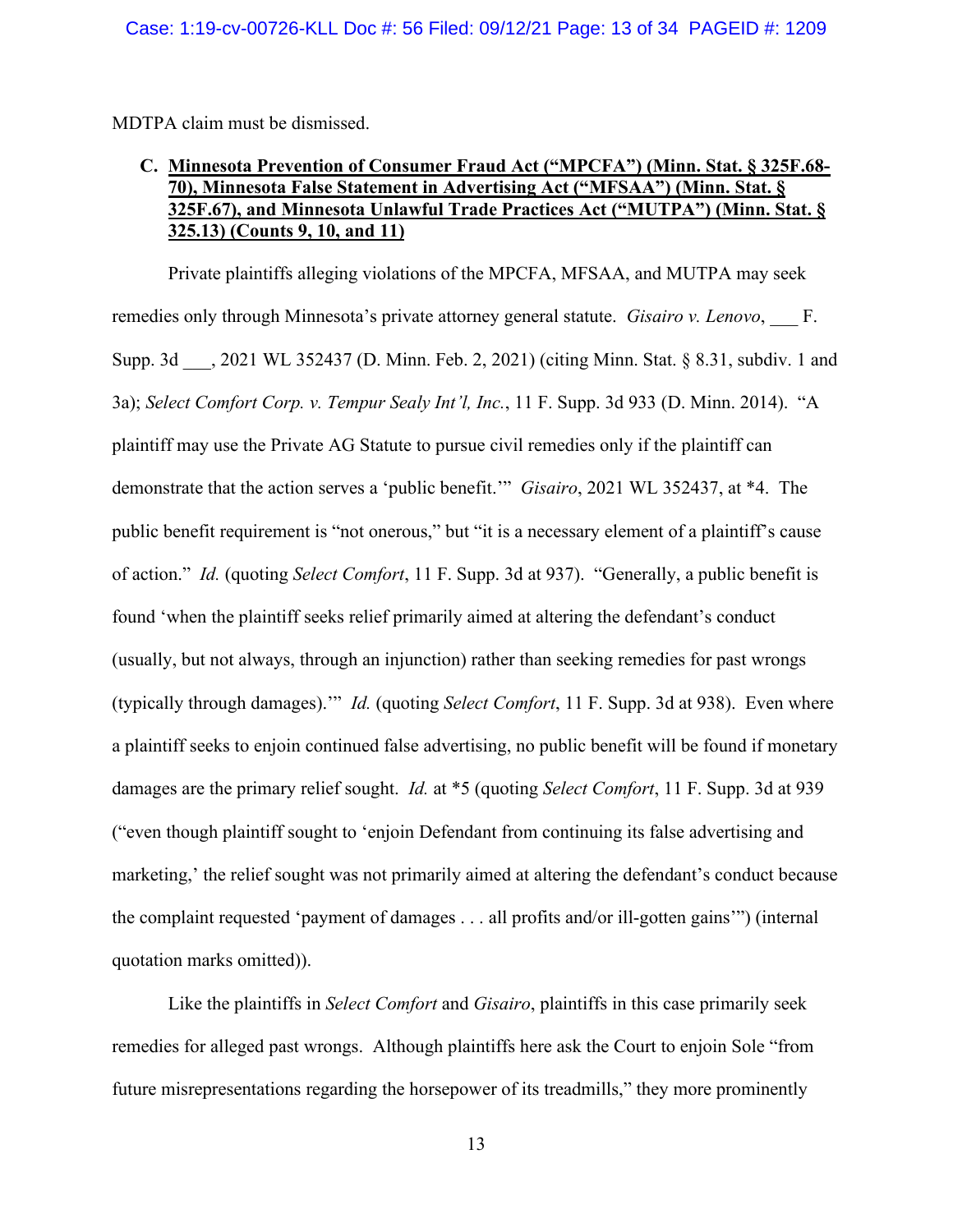#### Case: 1:19-cv-00726-KLL Doc #: 56 Filed: 09/12/21 Page: 14 of 34 PAGEID #: 1210

seek "Damages, including compensatory, exemplary, and statutory," "restitution to . . . require SOLE to disgorge its ill-gotten gains," "punitive damages in an amount to be determined at trial," "reasonable attorneys' fees and the costs and disbursements of this suit incurred herein," and "pre-judgment and post-judgment interest at the highest legal rate to the extent provided by law." (Doc. 31 at PAGEID 243-44). In this case, plaintiffs' focus is on monetary awards. Thus, plaintiffs fail to establish the public benefit required to seek remedies through Minnesota's private attorney general statute, and plaintiffs' claims under the MPCFA, MUTPA, and MFSAA must be dismissed.

### **D. Negligent Misrepresentation (Count 12)**

During the hearing on this matter, the Court inquired whether the economic loss doctrine bars the negligent misrepresentation claim for the putative Minnesota class. Subsequently, the Court has been advised that plaintiffs voluntarily withdraw their negligent misrepresentation claim.

# **IV. Class Certification**

Class actions, governed by Federal Rule of Civil Procedure 23, are "an exception to the usual rule that litigation is conducted by and on behalf of the individual named parties only." *Wal-Mart Stores, Inc. v. Dukes*, 564 U.S. 338, 349 (2011) (quoting *Califano v. Yamasaki*, 442 U.S. 682, 700-01 (1979)).Rule 23 provides:

One or more members of a class may sue . . . as representative parties on behalf of all members only if: (1) the class is so numerous that joinder of all members is impracticable; (2) there are questions of law or fact common to the class; (3) the claims or defenses of the representative parties are typical of the claims or defenses of the class; and (4) the representative parties will fairly and adequately protect the interests of the class.

Fed. R. Civ. P. 23(a). "[A]lthough not explicitly stated in Rule 23 'the class definition must be sufficiently definite so that it is administratively feasible for the court to determine whether a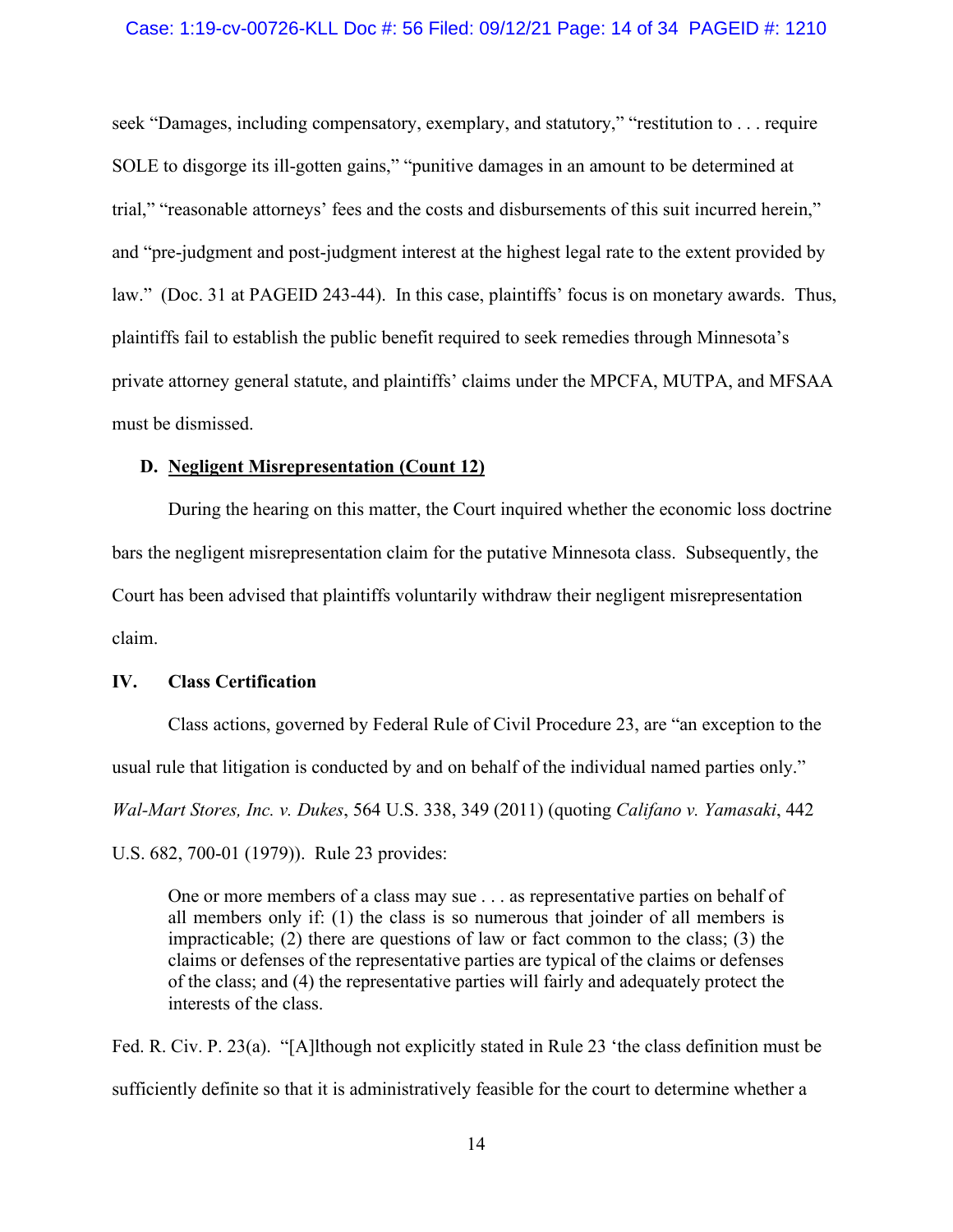#### Case: 1:19-cv-00726-KLL Doc #: 56 Filed: 09/12/21 Page: 15 of 34 PAGEID #: 1211

particular individual is a member of the proposed class.'" *Lyngaas v. Ag*, 992 F.3d 412, 428 (6th Cir. 2021) (quoting *Young v. Nationwide Mut. Ins. Co.*, 693 F.3d 532, 537-38 (6th Cir. 2012)).

In addition to the prerequisites set forth in Rule  $23(a)$ , "a party seeking to maintain a class action must 'satisfy through evidentiary proof at least one of the provisions of Rule 23(b).'" *Lyngaas*, 992 F.3d at 428 (quoting *Comcast Corp. v. Behrend*, 569 U.S. 27, 33 (2013)). Plaintiffs here request certification under Rule 23(b)(3), "which requires the district court to find 'that the questions of law or fact common to class members predominate over any questions affecting only individual members' and that the class action is 'superior to other available methods' to adjudicate the controversy fairly and efficiently." *In re Whirlpool Corp. Front-Loading Washer Prods. Liab. Litig.*, 722 F.3d 838, 850-51 (6th Cir. 2013) (quoting Fed. R. Civ. P.  $23(b)(3)$ ).

A court is not required "to decide conclusively at the class-certification stage what evidence will ultimately be admissible at trial," but "the trial court must undertake a 'rigorous analysis'" to ensure Rule 23's requirements have been fulfilled. *Lyngaas*, 992 F.3d at 428 (quoting *Gen Tel. Co. of Sw. v. Falcon*, 457 U.S. 147, 161 (1982)). As the Sixth Circuit has instructed:

Rule 23 grants courts no license to engage in free-ranging merits inquiries at the certification stage. Merits questions may be considered to the extent—but only to the extent—that they are relevant to determining whether the Rule 23 prerequisites for class certification are satisfied.

*In re Whirlpool*, 722 F.3d at 851 (quoting *Amgen Inc. v. Conn. Retirement Plans & Trust Funds*, 568 U.S. 455, 466 (2013)). The trial court "maintains substantial discretion in determining whether to certify a class, as it possesses the inherent power to manage and control its own pending litigation." *Rikos v. Procter & Gamble Co.*, 799 F.3d 497, 504 (6th Cir. 2015) (quoting *Beattie v. CenturyTel, Inc.*, 511 F.3d 554, 559 (6th Cir. 2007)).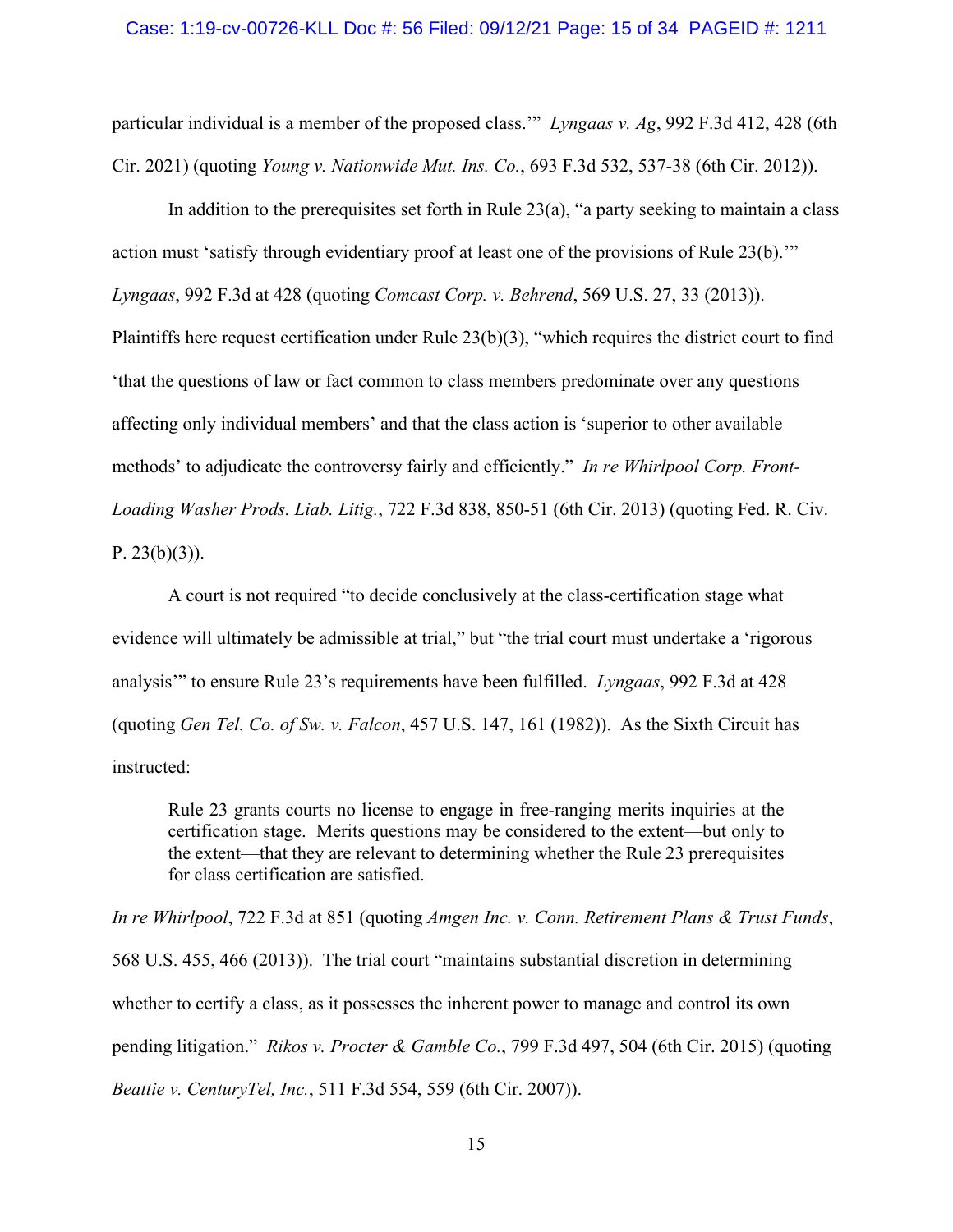# **A. Rule 23(a) Requirements**

### *1. Ascertainability*

"For a class to be sufficiently defined, the court must be able to resolve the question of whether class members are included or excluded from the class by reference to objective criteria." *Young v. Nationwide Mut. Ins. Co.*, 693 F.3d 532, 538 (6th Cir. 2012) (quoting MOORE'S FEDERAL PRACTICE § 23.21[3]). Reference to fixed, geographic boundaries or injuries allegedly caused by a defendant's particular action are generally deemed sufficiently objective for class definition. *Id.* at 538-39.

Plaintiffs seek to certify separate classes defined by geographic location and Sole treadmill purchase date. Plaintiffs offered evidence that Sole maintains customer names and contact information for those who purchased treadmills either directly from Sole or through third-party retailers Dick's Sporting Goods and Amazon. (Doc. 38, Exh. 8).

Sole does not dispute this information, but instead contends that ascertainability fails because plaintiffs' proposed class definitions do not differentiate between aggrieved and satisfied treadmill purchasers. (Doc. 45 at PAGEID 593-95). However, under plaintiffs' theory of the case, every person who purchased a Sole treadmill for home use expecting 2.5 or higher CHP overpaid for their treadmill (even if they are satisfied with treadmill performance) because the treadmills are incapable of reaching such CHP in home use. Thus, if plaintiffs' theory is ultimately successful on the merits, class members are objectively ascertainable from the known customer lists.

#### *2. Numerosity*

Rule  $23(a)(1)$  requires that the class be "so numerous that joinder of all members is impracticable." Fed. R. Civ. P. 23(a)(1). There is no strict numerical test for determining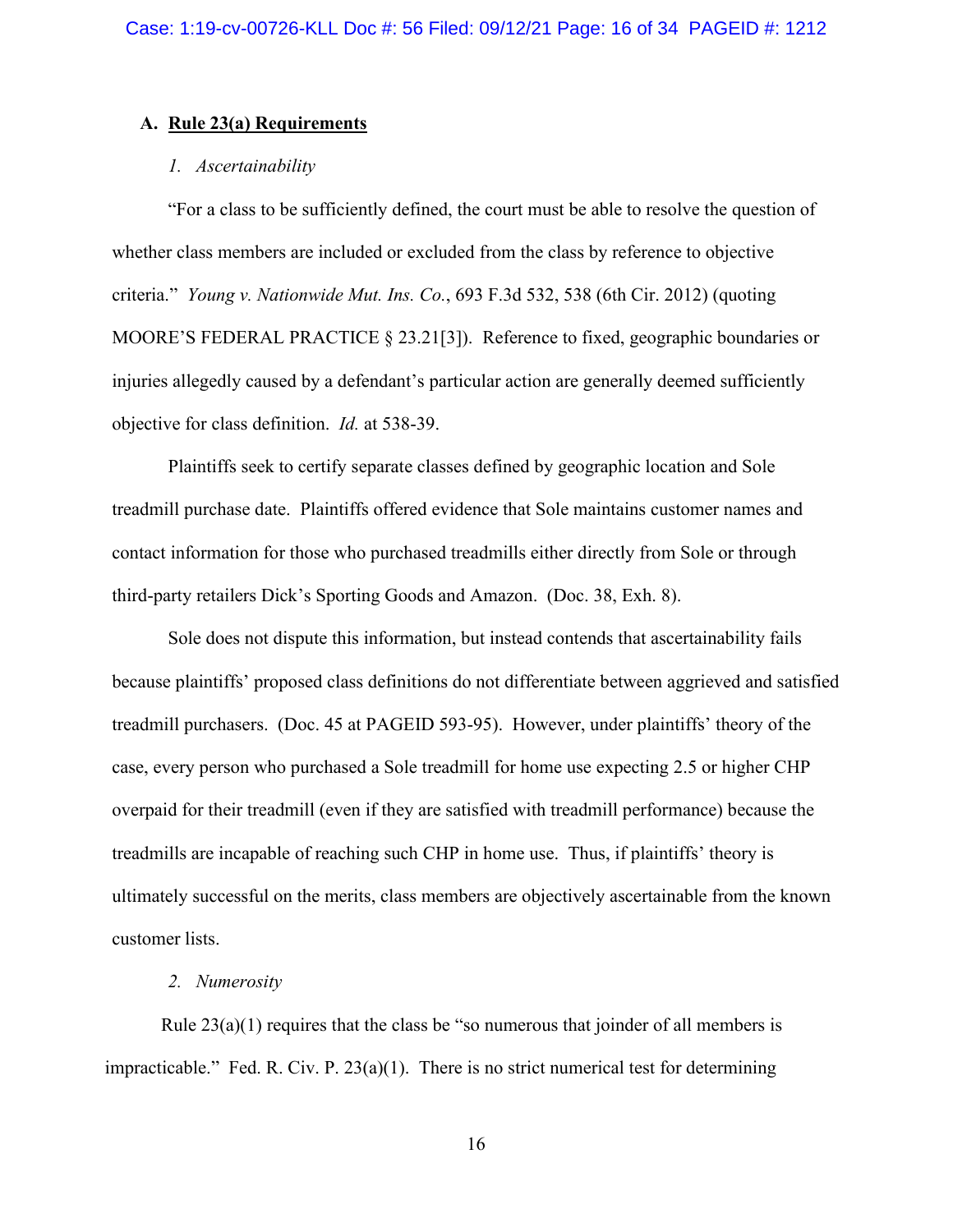numerosity.[5](#page-16-0) *Daffin v. Ford Motor Co.*, 458 F.3d 549, 552 (6th Cir. 2006); *In re American Med. Sys.*, 75 F.3d at 1079. However, the "sheer number of potential litigants in a class, especially if it is more than several hundred, can be the only factor needed to satisfy [numerosity]." *Bacon v. Honda of Am. Mfg., Inc.*, 370 F.3d 565, 570 (6th Cir. 2004). Only a "reasonable estimate or some evidence of the number of class members" is required. *Bentley v. Honeywell Intern., Inc.*, 223 F.R.D. 471, 480 (S.D. Ohio 2004).

"The reason for [the impracticability] requirement is obvious. Only when joinder is impracticable is there a need for a class action device." *In re American Med. Sys.*, 75 F.3d at 1079 (quoting 1 Herbert B. Newberg & Alba Conte, Newberg on Class Actions, § 3.01, at 3-4 (3d ed. 1992)). Thus, "[t]he key to determining whether certification is appropriate under Rule 23(a)(1) rests on the impracticability of joinder." *Ledford ex rel. Epperson v. Colbert*, No. 1:10 cv-706, 2012 WL 1207211, at \*3 (S.D. Ohio Apr. 11, 2012) (citing *In re American Med, Sys.*, 75 F.3d at 1079). "Numerous factors play into the impracticability of joinder, including 'the size of the proposed class, geographic dispersion and financial resources of class members, and judicial economy.'" *Id.* (quoting *Prater v. Ohio Educ. Ass'n*, No. 2:04-cv-1077, 2008 WL 2566364, at \*2 (S.D. Ohio June 26, 2008)).

Sole admittedly sold more than 200,000 treadmills nationally, several thousand of which were sold in Minnesota and Ohio during the relevant time periods. Thus, the numerosity requirement has been satisfied.

<span id="page-16-0"></span><sup>&</sup>lt;sup>5</sup> While generally no strict numerical test applies, a federal class action for MMWA claims must have at least "one hundred named plaintiffs." 15 U.S.C. § 2310(d)(3)(C). Courts in this Circuit have determined that plaintiffs need not meet the MMWA's strict numerical class requirements where jurisdiction is established under the Class Action Fairness Act ("CAFA"), 28 U.S.C. § 1332(d)(2). *Kuns v. Ford Motor Co.*, 543 F. App'x 572, 574 (6th Cir. 2013); *Chapman v. Gen. Motors LLC*, \_\_\_ F. Supp. 3d \_\_\_, 2021 WL 1286612 (E.D. Mich. 2021); *but see Floyd v. Am. Honda Motor Co., Inc.*, 966 F.3d 1027, 1035 (9th Cir. 2020) ("CAFA may not be used to evade or override the MMWA's specific numerosity requirement."). Plaintiffs here assert jurisdiction under CAFA. (Doc. 31 at PAGEID 201-02).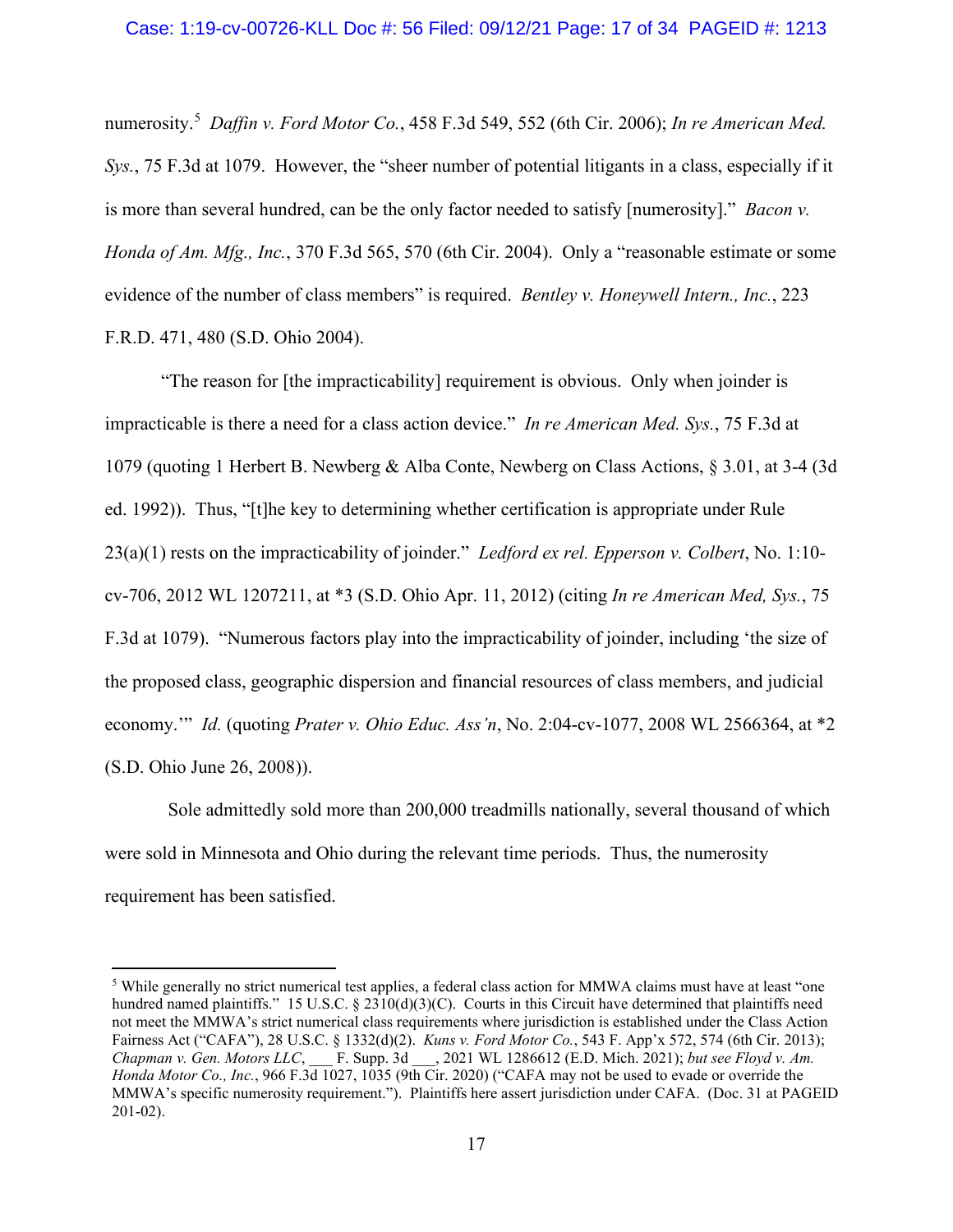### *3. Commonality*

Rule 23(a)(2) mandates the existence of "questions of law or fact common to the class." Fed. R. Civ. P.  $23(a)(2)$ . "The commonality test is qualitative rather than quantitative" in that "there need be only a single issue common to all members of the class." *In re American Med. Sys.*, 75 F.3d at 1080 (internal quotation marks omitted).

Class relief is peculiarly appropriate when the issues involved are common to the class as a whole and when they turn on questions of law applicable in the same manner to each member of the class. For in such cases, the class-action device saves the resources of both the courts and the parties by permitting an issue potentially affecting every class member to be litigated in an economical fashion under Rule 23.

*Id.* (quoting *General Telephone Co. of Sw. v. Falcon*, 457 U.S. 147, 155 (1982) (internal citations and quotation marks omitted)). Plaintiffs must show that class members have suffered the same injury to establish the commonality requirement of Rule 23(a). *Wal-Mart*, 564 U.S. at 350. "Their claims must depend upon a common contention . . . of such a nature that it is capable of classwide resolution – which means that determination of its truth or falsity will resolve an issue that is central to the validity of each one of the claims in one stroke." *Id.* "This inquiry focuses on whether a class action will generate common answers that are likely to drive resolution of the lawsuit." *In re Whirlpool Corp.*, 722 F.3d at 852 (citing *Wal-Mart*, 564 U.S. at 350).

Plaintiffs in this case allege that Sole advertised its treadmills using false CHP ratings in online marketing materials, in the specifications that accompanied each treadmill, and on large stickers affixed to the treadmill decks and screens. (Doc. 31 at PAGEID 207-211). According to plaintiffs, all potential class members suffered the same injury – overpaying for a CHP representation that the treadmill could not achieve. (*Id.* at PAGEID 212-13). Therefore, commonality exists because Sole made the same alleged misrepresentations to all potential class members, the alleged misrepresentations caused pecuniary injury to all potential class members,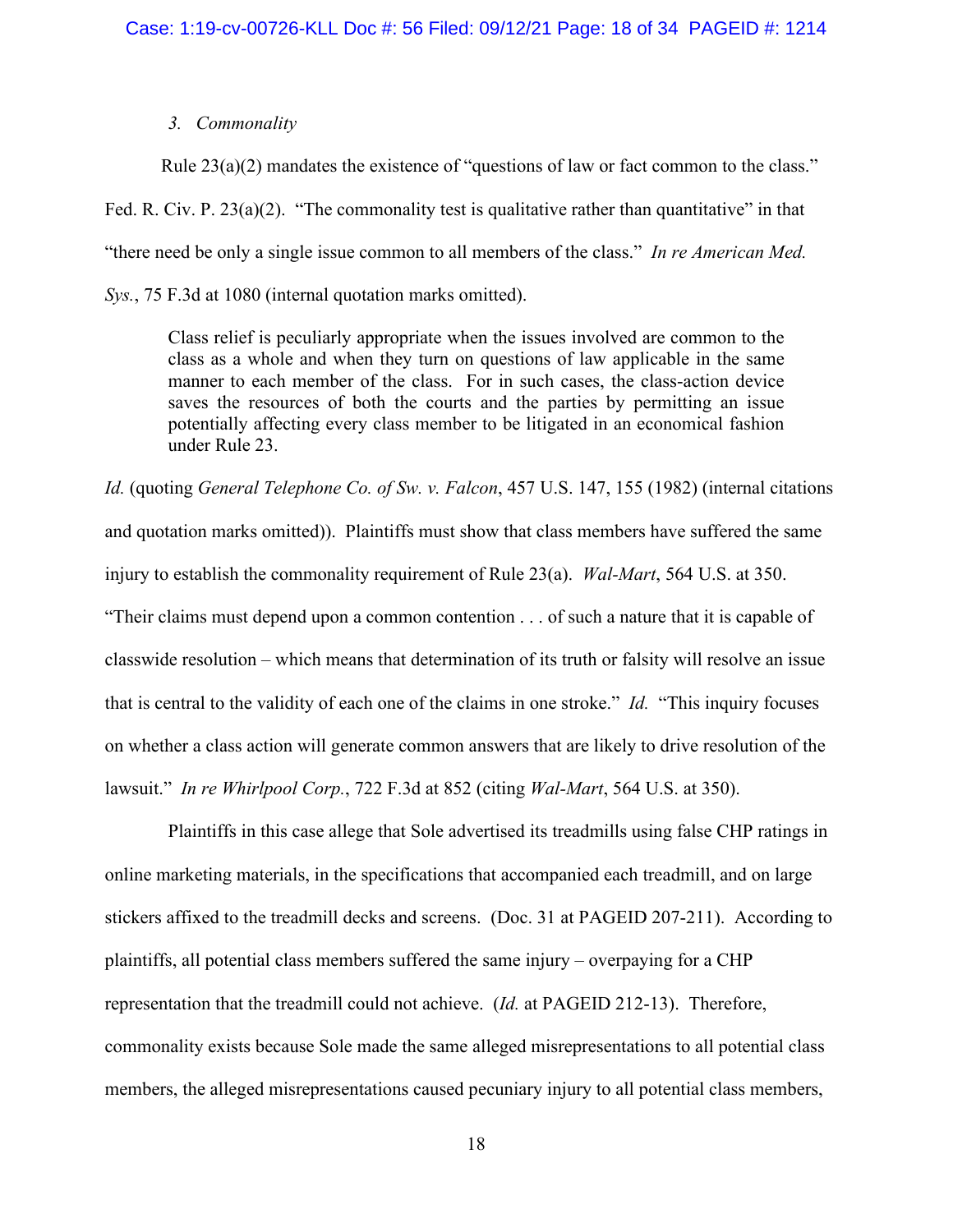#### Case: 1:19-cv-00726-KLL Doc #: 56 Filed: 09/12/21 Page: 19 of 34 PAGEID #: 1215

and the same evidence will establish (or not) the falsity of the representations, whether the representations were material to reasonable consumers in the market, and whether Sole knew or should have known its representations were false or misleading. These common questions will yield common answers for the entire class which, if true, will make Sole liable to the entire class.

Sole contends that commonality fails because the named plaintiffs purchased only Sole F80 treadmills yet seek to represent purchasers of multiple treadmill models. While Sole cites to several products liability cases in which courts found a lack of commonality for class members who purchased different products, [6](#page-18-0) it – like the defendant in *Rikos v. Procter & Gamble Co.* – "failed to identify a single false-advertising case where a federal court has denied class certification because of a lack of commonality." 799 F.3d 497, 507 (6th Cir. 2015).

Rather than an issue of commonality, Sole's issue is one of standing. As explained above, standing exists where the products at issue are substantially similar. The Sole treadmills here are substantially similar.

# 4. *Typicality*

Rule 23(a)(3) requires that "the claims or defenses of the representative parties [be] typical of the claims or defenses of the class." Fed. R. Civ. P.  $23(a)(3)$ . A claim is typical if "it arises" from the same event or practice or course of conduct that gives rise to the claims of other class members, and if his or her claims are based on the same legal theory." *In re American Med. Sys.*, 75 F.3d at 1082 (quoting 1 Newberg, *supra*, § 3-13, at 3-76 (footnote omitted)). The typicality prerequisite "determines whether a sufficient relationship exists between the injury to the named plaintiff and the conduct affecting the class, so that the court may properly attribute a collective nature to the challenged conduct." *Id.* "The premise of the typicality requirement is simply

<span id="page-18-0"></span><sup>6</sup> *See, e.g., In re American Med. Sys.*, 75 F.3d 1069 (6th Cir. 1996) (no commonality where different models of penile implants lacked a common cause of prosthesis malfunction).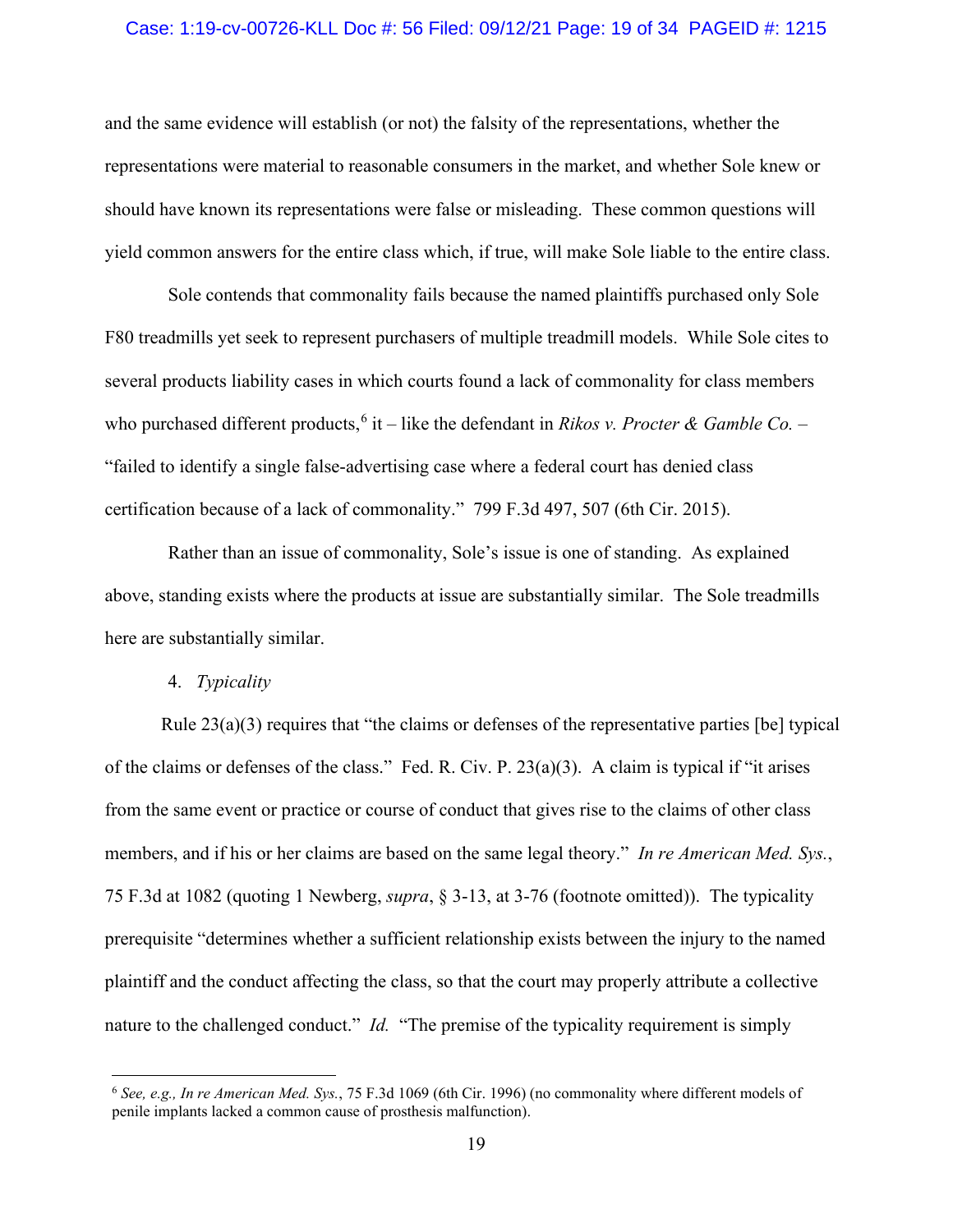#### Case: 1:19-cv-00726-KLL Doc #: 56 Filed: 09/12/21 Page: 20 of 34 PAGEID #: 1216

stated: as goes the claim of the named plaintiff, so go the claims of the class." *Sprague v. General Motors Corp.*, 133 F.3d 388, 399 (6th Cir. 1998) (holding that typicality is not established where resolution of a named plaintiff's claim would not "necessarily have proved anybody else's claim").

Here, the named plaintiffs purchased treadmills allegedly misrepresented as able to deliver a CHP impossible in household use. According to plaintiffs, all purported class members overpaid for their treadmills based on the alleged higher CHP misrepresentations. If plaintiffs can prove their claims, all class members will have experienced the same alleged overpayment injury. Thus, the typicality requirement is satisfied.

### 5. *Adequacy of Representation*

Under Rule  $23(a)(4)$ , plaintiffs must demonstrate that "the representative parties will fairly and adequately protect the interests of the class." Fed. R. Civ. P. 23(a)(4). The Sixth Circuit has "articulated two criteria for determining adequacy of representation: '1) the representative[s] must have common interests with unnamed members of the class, and 2) it must appear that the representatives will vigorously prosecute the interests of the class through qualified counsel.'" *In re American Med. Sys.*, 75 F.3d at 1083 (quoting *Senter*, 532 F.2d at 525). "The adequate representation requirement overlaps with the typicality requirement because in the absence of typical claims, the class representative has no incentives to pursue the claims of the other class members." *Id.* In addition, in assessing the adequacy of class representation, the Court considers "whether class counsel are qualified, experienced and generally able to conduct the litigation" and "whether the class members have interests that are not antagonistic to one another." *Vassalle v. Midland Funding LLC*, 708 F.3d 747, 757 (6th Cir. 2013) (citation omitted).

As discussed above, plaintiffs' claims are typical, and they share common interests with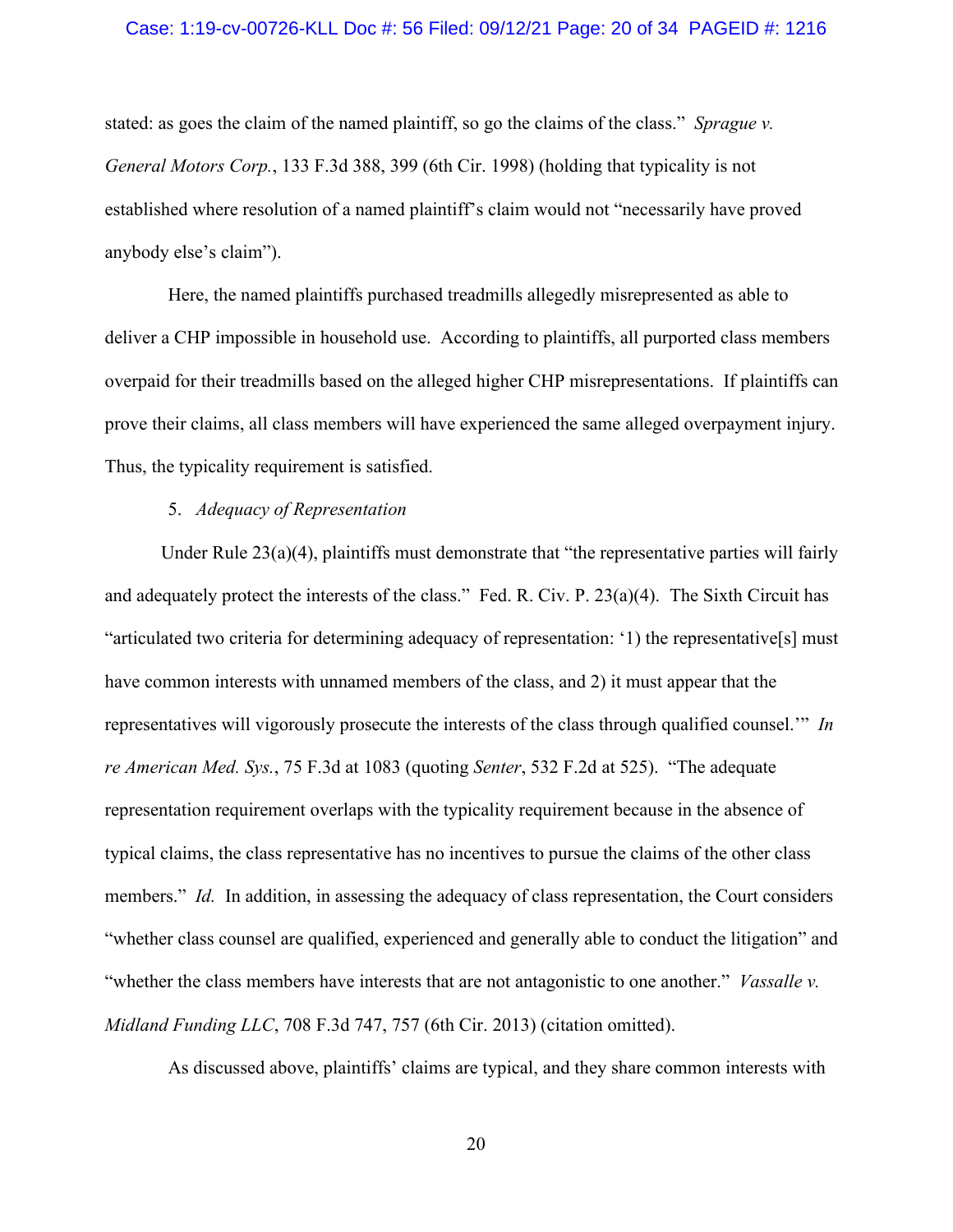putative class members. In addition, plaintiffs' attorneys have appeared in this Court many times and have substantial experience litigating class actions and other complex matters. Thus, the adequacy requirement is satisfied.

#### **B. Rule 23(b)(3) Requirements**

Having concluded that plaintiffs have satisfied the requirements of Rule 23(a), the Court must now determine whether one of the Rule 23(b) criteria applies. Plaintiffs here seek certification under Rule  $23(b)(3)$ . To proceed as a Rule  $23(b)(3)$  class action, the Court must find "that the questions of law or fact common to class members predominate over any questions affecting only individual members, and that a class action is superior to other available methods for fairly and efficiently adjudicating the controversy." Fed. R. Civ. P. 23(b)(3).

### 1. *Predominance*

The predominance requirement is similar to but more demanding than the commonality requirement of Rule 23(a). *Zehentbauer Fam. Land, LP v. Chesapeake Expl., LLC*, 935 F.3d 496, 503 (6th Cir. 2019) (citing *Amchem Prods., Inc. v. Windsor*, 521 U.S. 591, 609 (1997) and *Comcast Corp. v. Behrend*, 569 U.S. 27, 34 (2013)). "What matters to class certification . . . is not the raising of common 'questions'—even in droves—but, rather the capacity of a classwide proceeding to generate common *answers* apt to drive the resolution of the litigation." *Wal-Mart*, 564 U.S. at 350 (emphasis and ellipsis in original) (quoting Richard A. Nagareda, Class Certification in the Age of Aggregate Proof, 84 N.Y.U. L. Rev. 97, 132 (2009)). "[T]he key is to 'identify[ ] the substantive issues that will control the outcome,' in other words, courts should 'consider how a trial on the merits would be conducted if a class were certified.'" *[Sandusky](https://1.next.westlaw.com/Document/Ib7166d30669511e7bb97edaf3db64019/View/FullText.html?transitionType=Default&contextData=(oc.Default))  [Wellness Ctr., LLC v. ASD Specialty Healthcare, Inc.](https://1.next.westlaw.com/Document/Ib7166d30669511e7bb97edaf3db64019/View/FullText.html?transitionType=Default&contextData=(oc.Default))*, 863 F.3d 460, 468 (6th Cir. 2017), *as corrected on denial of reh'g en banc* (Sept. 1, 2017) (quoting *Gene & Gene, LLC v. BioPay,*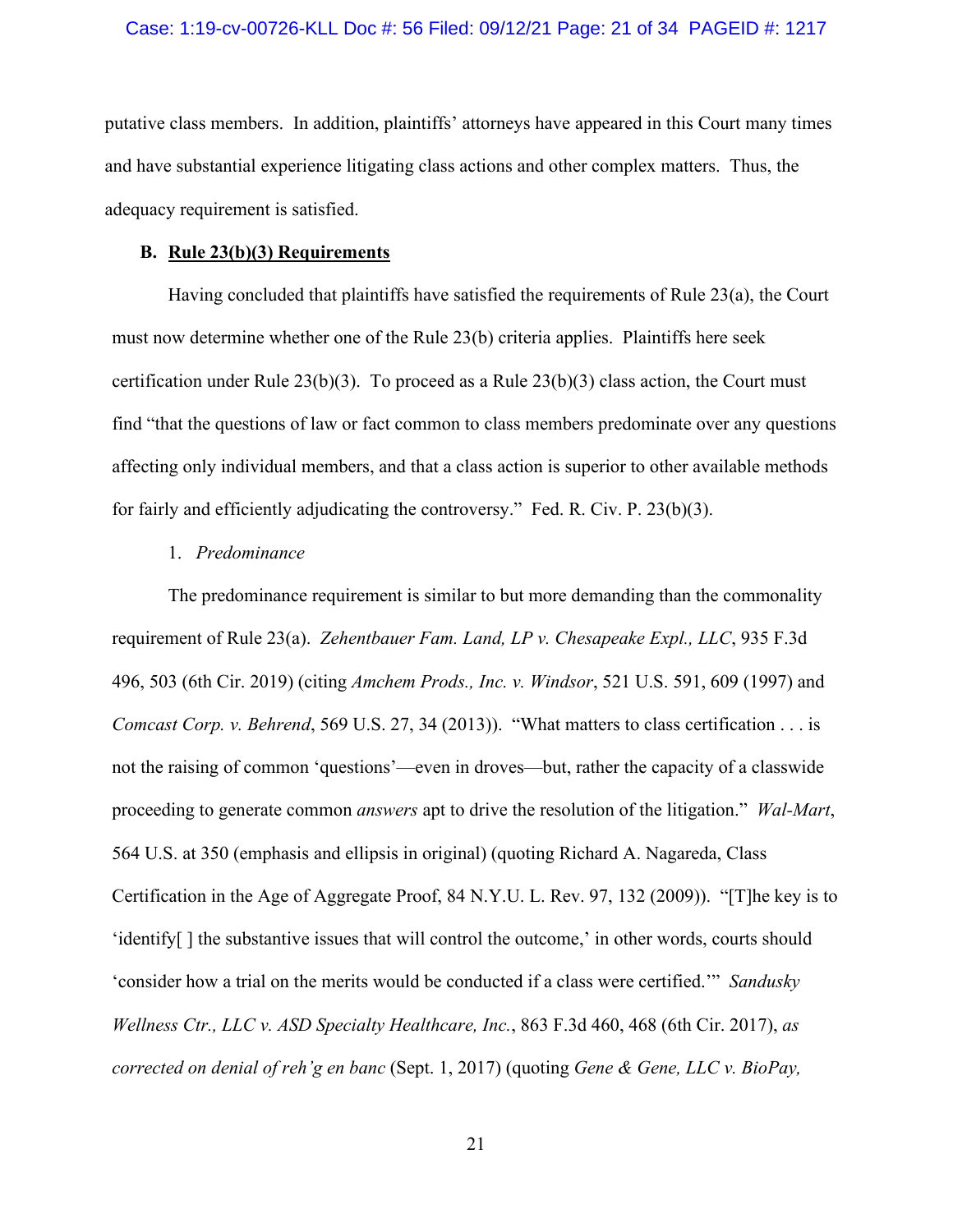*LLC*, 541 F.3d 318, 326 (5th Cir. 2008)); *see also In re Nat'l Prescription Opiate Litig.*, 976 F.3d 664, 674 (6th Cir. 2020). To find that common issues predominate, plaintiffs "need not prove that every element can be established by classwide proof." *Sandusky Wellness*, 863 F.3d at 468.

### *a.* Nationwide Class

Plaintiffs' amended complaint alleges the following claims on behalf of the nationwide class: (1) breach of express warranty (Count 1); (2) breach of express warranty under the MMWA, 15 U.S.C. § 2310 (Count 2); (3) breach of implied warranty (Count 3); (4) breach of implied warranty under the MMWA, 15 U.S.C. § 2310 (Count 4); and (5) negligent misrepresentation (Count 15). Questions of law or fact common to class members do not predominate individual issues with regard to a nationwide class.

As this Court previously explained in a putative class action alleging inflated horsepower representations for household blenders, state laws vary dramatically on most of these claims. *Nathan v. Whirlpool Corp.*, 492 F. Supp. 3d 747 (S.D. Ohio 2020). For example, "the laws of Maryland, Wisconsin, New York, Illinois and Ohio vary significantly as to elements of a claim of negligent misrepresentation, and Virginia does not recognize any such cause of action at all." *Id.* at 759 (citing *Hughes v. The Ester C Co.*, 317 F.R.D. 333, 352 (S.D. N.Y. 2016) (noting "significant variations between the laws of the fifty states" on negligent representation claims)).

Indeed, even the federal claim alleged "is directly dependent on the viability of an actionable warranty claim under state law." *Id.* (citing *Temple v. Fleetwood Enter., Inc.*, 133 F. App'x 254, 268 (6th Cir. 2005). "[C]laims under the Magnuson-Moss Act stand or fall with [the] express and implied warranty claims under state law." *Id.* (quoting *Clemens v. DaimlerChrysler Corp*., 534 F.3d 1017, 1022 (9th Cir. 2008)). In view of the significant legal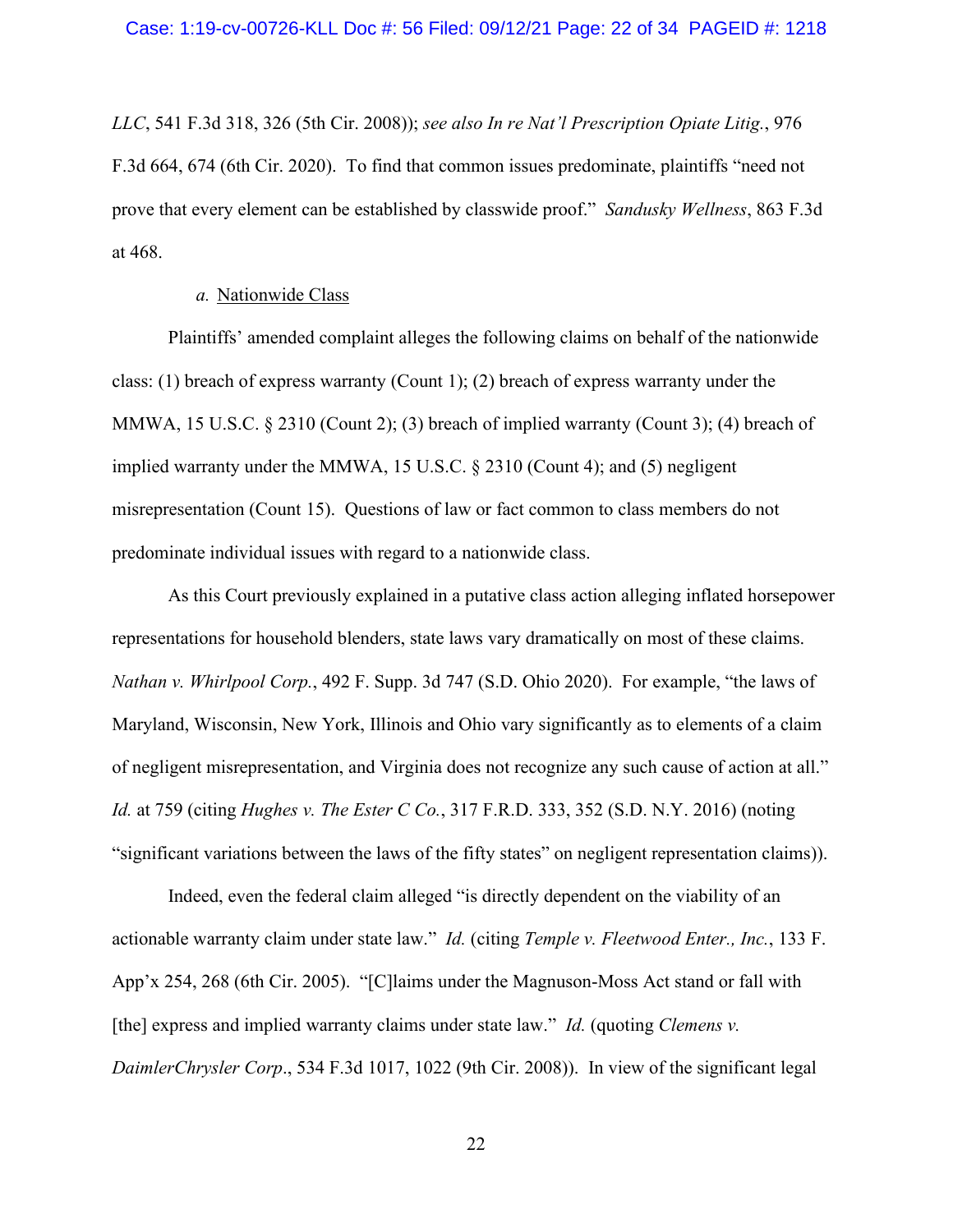### Case: 1:19-cv-00726-KLL Doc #: 56 Filed: 09/12/21 Page: 23 of 34 PAGEID #: 1219

variations from state to state, a trial on the merits for a nationwide class here is simply untenable. *See Chapman v. Tristar Prod., Inc.*, No. 1:16-cv-1114, 2017 WL 1433259, at \*6 (N.D. Ohio Apr. 24, 2017) (quoting *In re Am. Med. Sys., Inc.*, 75 F.3d 1069, 1085 (6th Cir. 1996) ("[W]hen 'more than a few of the laws of the fifty states differ,' certification is inappropriate because 'the district judge would face an impossible task of instructing a jury on the relevant law.'")). Although plaintiffs argue that all states are governed by the Uniform Commercial Code, "Justice Ginsburg once noted, 'the Uniform Commercial Code is not Uniform,' [and] [h]er observation is apt here." *Chapman*, 2017 WL 1433259, at \*6 (quoting *Walsh v. Ford Motor Co.*, 807 F.2d 1000, 1016 (D.C. Cir. 1986)) (footnote omitted).<sup>[7](#page-22-0)</sup>

In this case, the claims are essentially state law claims. Because the law differs significantly from state to state and claim to claim, common issues do not predominate.

Therefore, a nationwide class cannot be certified pursuant to Rule 23(b)(3).

### *b.* Minnesota Class

Plaintiffs' remaining claims on behalf of the Minnesota class include: (1) breach of express warranty pursuant to Minn. Stat. § 336.2-313 (Count 5); (2) breach of implied warranty pursuant to Minn. Stat. § 336.2-314 (Count 6); and (3) breach of warranty under the MMWA, 15 U.S.C. § 2310 (Count 7). The Court will address these claims separately.

*i. Breach of Express Warranty (Minn. Stat. § 336.2-313) and Breach of* 

Complicating matters further, states in the latter two groups sometimes require individualized reliance for express warranty plaintiffs.

<span id="page-22-0"></span><sup>7</sup> For example, the court in *Chapman* explained that states have enacted and judicially interpreted a U.C.C. § 2-313 breach of express warranty claim in different ways such that individualized state law reliance questions predominate the claim:

<sup>[</sup>U.C.C. § 2-313] requires that a seller's promise must "become[] the basis of the bargain" to form an express warranty. The fifty states use at least three distinct approaches to this "reliance element." First, some states hold that reliance is not an element of an express warranty claim. Second, other states require specific reliance on a seller's statements as a condition of recovery. Finally, a few states hold that promises relating to goods create a rebuttable presumption of reliance in favor of a buyer.

*Chapman*, 2017 WL 1433259, at \*6-7 (footnotes omitted).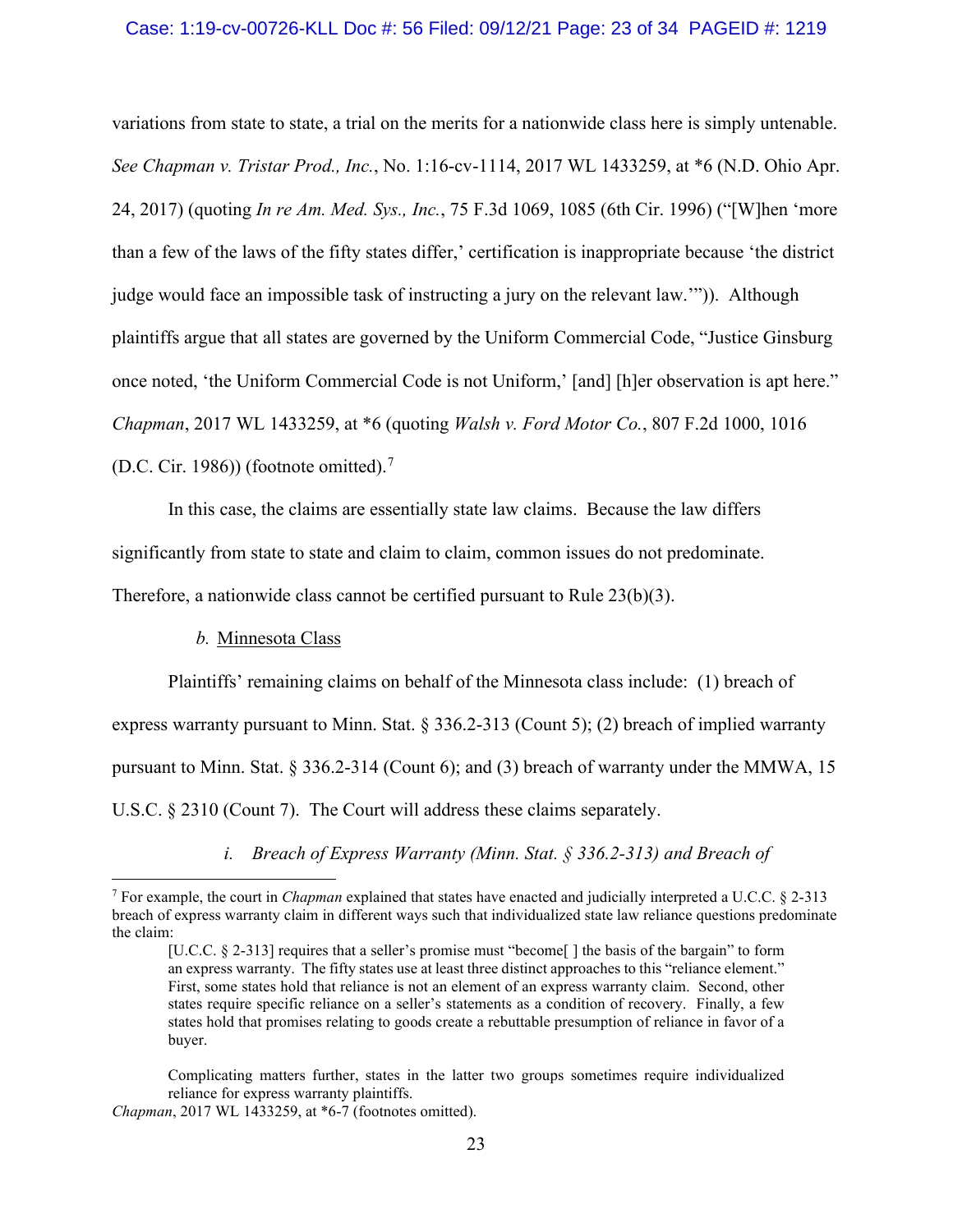### *Warranty under the MMWA (15 U.S.C. § 2310) (Counts 5 and 7)*

To state a claim for breach of warranty under Minnesota law, plaintiffs must establish  $(1)$  the existence of a warranty, (2) breach of the warranty, and (3) a causal link between the breach and the alleged harm." *In re Zurn Pex Plumbing Prods. Liab. Litig.*, 267 F.R.D. 549, 562 (D. Minn. 2010), *aff'd by In re Zurn Pex Plumbing Prods. Liab. Litig*., 644 F.3d 604 (8th Cir. 2011). In the case at bar, plaintiffs allege that Sole affirmatively represented the CHP on treadmills offered for residential use, that the treadmills are not able to achieve the stated CHP in residential use, and that, as a result, plaintiffs overpaid for the treadmills purchased. Thus, plaintiffs have stated a claim for breach of express warranty under Minnesota law. As the parties recognize, the MMWA provides a federal avenue to assert state law breach of warranty claims so decisions on the state law warranty claims determine the MMWA claims as well. *See Mayernik v. CertainTeed LLC*, 476 F. Supp. 3d 625, 631 (S.D. Ohio 2020).

As to class certification, Sole first contends, citing *Hendricks v. Callahan*, 972 F.2d 190, 193-94 (8th Cir. 1992), that individualized proof that each putative Minnesota class member relied on Sole's CHP representation in purchasing a treadmill defeats predominance on plaintiffs' breach of express warranty claim. (Doc. 45 at PAGEID 608). However, reliance is no longer an element of such a claim since Minnesota codified breach of express warranty involving transactions in goods, and *Hendricks* does not apply here. *In re Zurn Pex*, 267 F.R.D. at 564 ("*Hendricks* did not involve a transaction in goods . . . § 336.2-313 replaced § 512.12 of the [Minnesota] statutes and omitted the requirement that a buyer rely on an express warranty.") (internal quotation marks omitted).

Under Minnesota law:

Express warranties by a seller are created by an "affirmation of fact or promise" relating to the goods, or a "description of the goods," if made as part of the "basis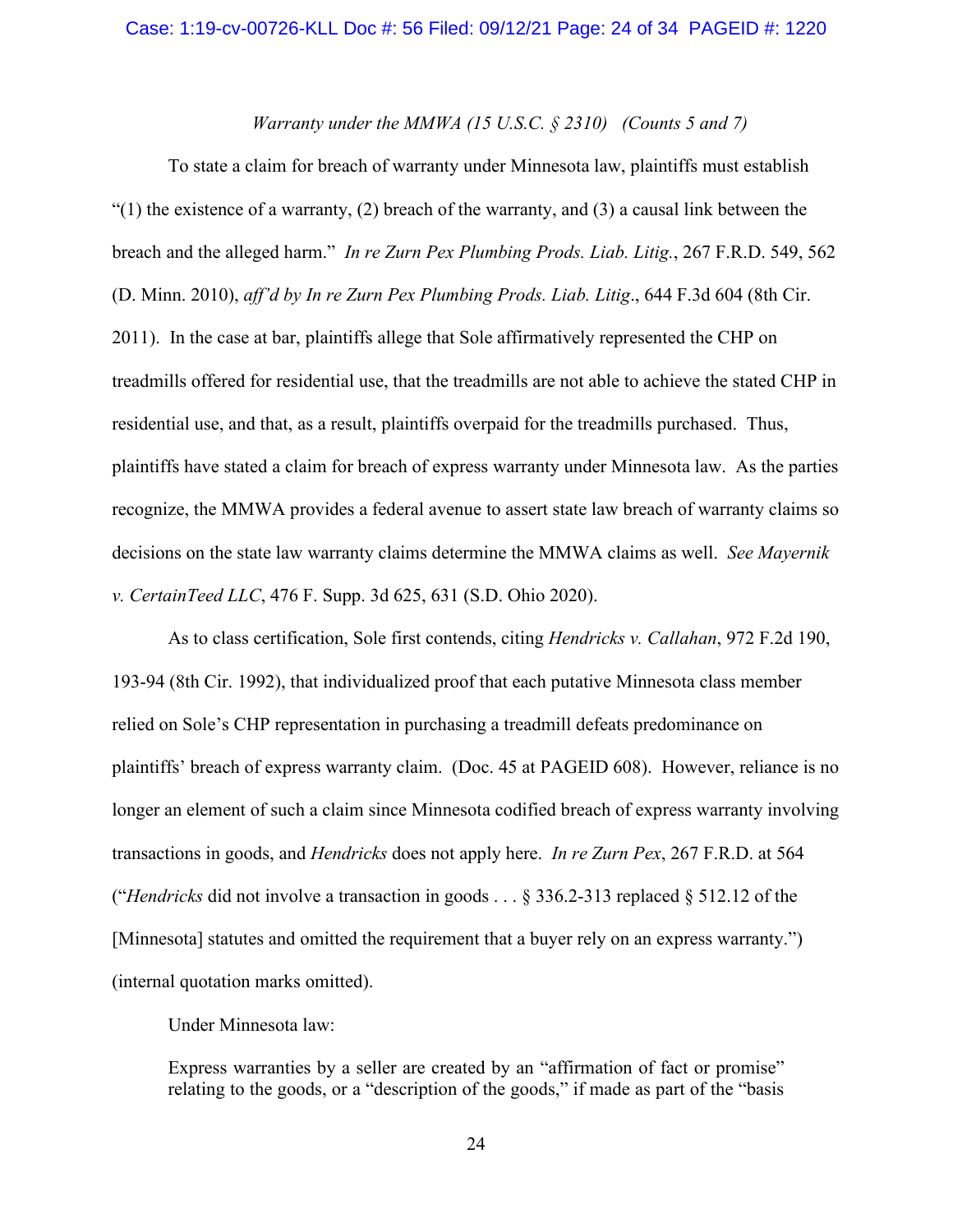of the bargain." Minn. Stat. § 336.2–313(1). "In actual practice, affirmations of fact made by the seller about the goods during a bargain are regarded as part of the description of those goods; hence no particular reliance on such statements need be shown in order to weave them into the fabric of the agreement." *Id.*, UCC cmt. 3.

*City of Wyoming v. Procter & Gamble Co.*, [210 F. Supp. 3d 1137, 1158 \(D. Minn. 2016\).](https://1.next.westlaw.com/Document/I83a5a4f0873b11e69981dc2250b07c82/View/FullText.html?transitionType=Default&contextData=(oc.Default))

In the case at bar, Sole affirmatively represented the treadmills' CHP as part of the sales process, or bargain. Therefore, under Minnesota law, plaintiffs need not demonstrate particular reliance on Sole's representations "in order to weave them into the fabric of the agreement." *Id.*

Sole next contends that the need for individualized proof to establish that plaintiffs were injured by the alleged breach of warranty defeats Rule 23(b)(3) predominance. (Doc. 45 at PAGEID 608-09). Sole mixes standing issues with predominance issues.

According to Sole, "[w]arranty claims in Minnesota do not permit a plaintiff to simply allege that a product line contains a defect, but must plausibly allege that the product exhibited the alleged defect." (Doc. 45 at PAGEID 608) (citing *George v. Uponor Corp.*, 988 F. Supp. 2d 1056, 1068 (D. Minn. 2013) which quotes *In re Zurn Pex*, 644 F.3d at 616)). In both *George* and *In re Zurn Pex*, the courts concluded that class action plaintiffs have standing to sue if they offer some evidence of a universal defect. *George*, 988 F. Supp. 2d at 1070 (standing would exist if plaintiffs had "alleged plausible facts indicating that every Component made by Defendants will manifest the defect"); *In re Zurn Pex*, 644 F.3d at 617 ("We conclude that the district court did not err in concluding that the claims of the dry plaintiffs are cognizable under Minnesota warranty law and that they may seek damages if they succeed in proving their claim of a universal inherent defect in breach of warranty.").

Plaintiffs here offer evidence that none of the treadmills are able to obtain the represented CHP in household use because residential outlets cannot produce sufficient power to support that CHP regardless of the speed setting, weight of the treadmill user, or any other individual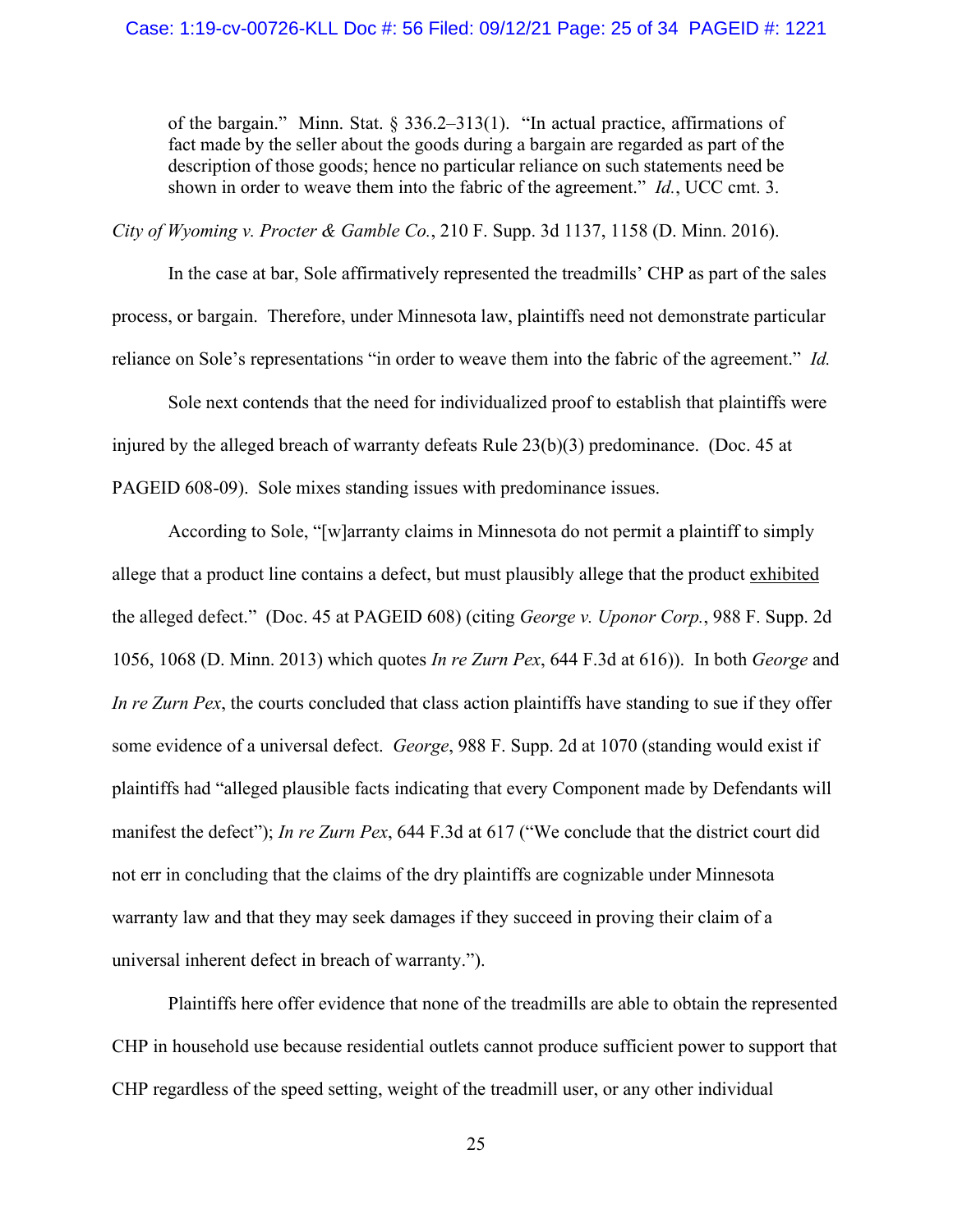#### Case: 1:19-cv-00726-KLL Doc #: 56 Filed: 09/12/21 Page: 26 of 34 PAGEID #: 1222

variable. As a result, treadmill purchasers allegedly overpaid for their treadmills, according to plaintiffs' economic expert. The determination of these issues will succeed or fail based on evidence common to the class. For these reasons, common issues predominate pursuant to Rule  $23(b)(3)$ .

## *ii. Breach of Implied Warranty (Minn. Stat. § 336.2-314)[8](#page-25-0) (Count 6)*

Pursuant to Minn. Stat. § 336.2-314(1), "a warranty that the goods shall be merchantable is implied in a contract for their sale if the seller is a merchant with respect to goods of that kind." "Goods to be merchantable must be at least such as . . . conform to the promises or affirmations of fact made on the container or label if any." Minn. Stat. § 336.2-314(2)(f).

Sole contends that most treadmill purchasers are pleased with their treadmill performance so "individualized inquiries into each members' experience with their treadmill" defeats predominance. (Doc. 45 at PAGEID 610). If plaintiffs alleged that the treadmills are not "fit for the ordinary purposes for which such goods are used" pursuant to subsection  $(2)(c)$  of Minn. Stat. § 336.2-314, individual proof may be required. However, plaintiffs here allege that Sole breached subsection (2)(f) of the statute, requiring that the treadmills conform to "affirmations of fact made on the container or label if any." According to plaintiffs, Sole consistently labeled the

(b) in the case of fungible goods, are of fair average quality within the description; and

<span id="page-25-0"></span><sup>8</sup> Pursuant to Minn. Stat. § 336.2-314:

<sup>(1)</sup> Unless excluded or modified (section 336.2-316), a warranty that the goods shall be merchantable is implied in a contract for their sale if the seller is a merchant with respect to goods of that kind. Under this section the serving for value of food or drink to be consumed either on the premises or elsewhere is a sale.

<sup>(2)</sup> Goods to be merchantable must be at least such as

<sup>(</sup>a) pass without objection in the trade under the contract description; and

<sup>(</sup>c) are fit for the ordinary purposes for which such goods are used; and

<sup>(</sup>d) run, within the variations permitted by the agreement, of even kind, quality and quantity within each unit and among all units involved; and

<sup>(</sup>e) are adequately contained, packaged, and labeled as the agreement may require; and

<sup>(</sup>f) conform to the promises or affirmations of fact made on the container or label if any.

<sup>(3)</sup> Unless excluded or modified (section 336.2-316) other implied warranties may arise from course of dealing or usage of trade.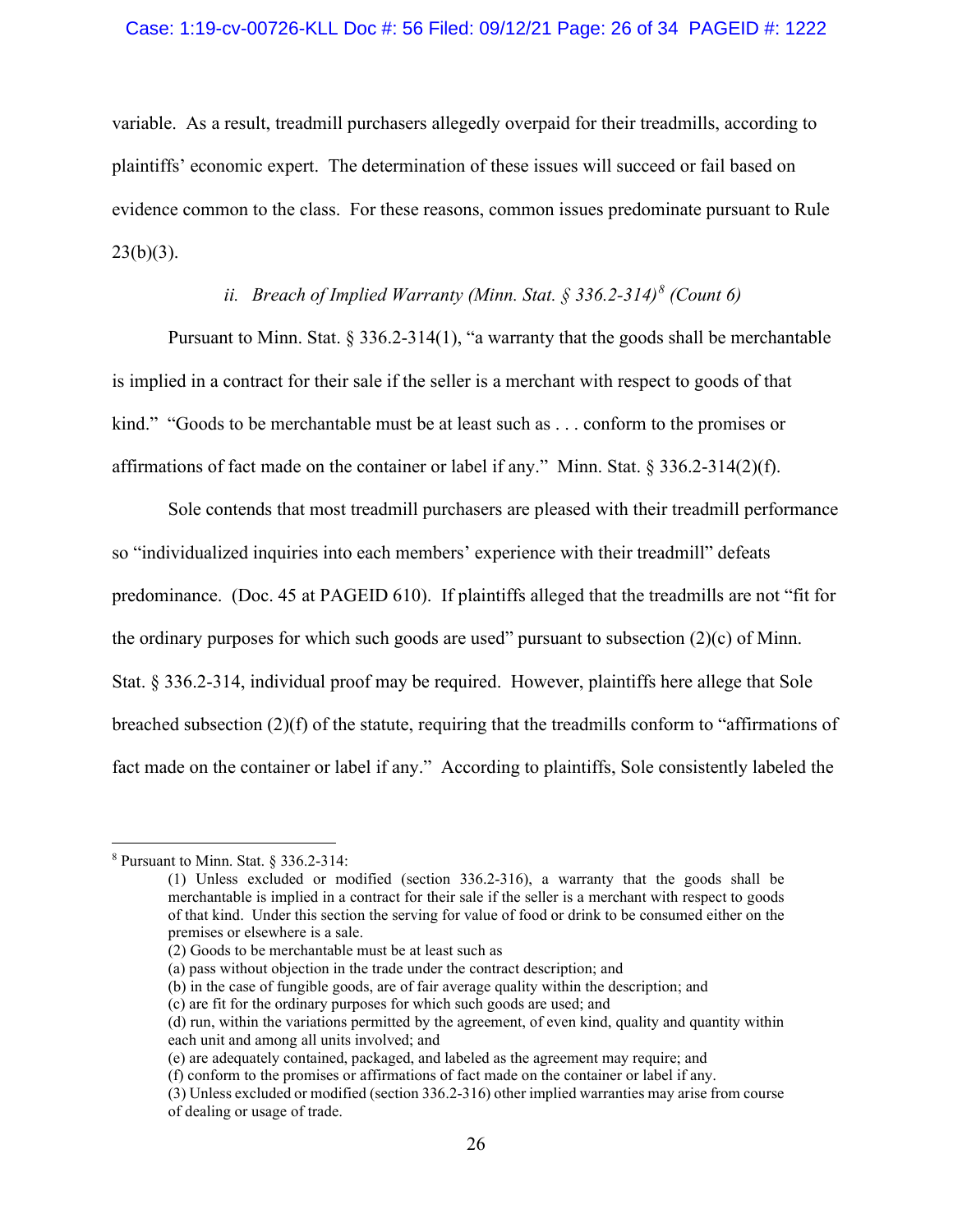### Case: 1:19-cv-00726-KLL Doc #: 56 Filed: 09/12/21 Page: 27 of 34 PAGEID #: 1223

treadmills with CHP ratings to which the treadmills did not and could not conform. Resolution of whether the treadmills conform to consistent labels will succeed or fail based on evidence common to the class. For these reasons, common issues predominate pursuant to Rule  $23(b)(3)$ .

### *c.* Ohio Classes

Plaintiffs' amended complaint alleges the following claims on behalf of the Ohio classes: (1) breach of express warranty (Count 13); and (2) violation of the Ohio Consumer Sales Practices Act, Ohio Rev. Code §1345.01 *et seq*. (Count 14). In addition, plaintiffs alleged a breach of warranty under the MMWA claim on behalf of the nationwide class (Count 2) that the Court has limited to the Ohio class.

*i. Breach of Express Warranty (Count 13) and MMWA (Count 2)*

As it did in contesting predominance for breach of express warranty and MMWA claims for the Minnesota class, Sole contends that two issues thwart predominance for the Ohio class: (1) reliance on Sole's CHP representation in purchasing a treadmill; and (2) proof of an actual injury. (Doc. 45 at PAGEID 614-15).

As to individual reliance, Ohio—like Minnesota—relies on comments to the Uniform Commercial Code to reject the individual reliance argument where the seller makes express affirmations of fact. Specifically:

Comment 3 indicates that UCC 2–313 is relevant to the question of whether an express warranty has been *created,* and the basis-of-the-bargain rule is not applicable to situations where written warranties are clear and express. A decisive majority of courts that have considered this issue have reached the similar conclusion that reliance is not an element in a claim for breach of an express written warranty.

*Norcold, Inc. v. Gateway Supply Co*., 798 N.E.2d 618, 623-24 (Ohio Ct. App. 2003) (footnotes omitted) (emphasis in original); *Albright v. Sherwin-Williams Co.,* No. 1:17-CV-2513, 2019 WL 5307068, at \*6 (N.D. Ohio Jan. 29, 2019) (quoting U.C.C. § 2-313, cmt. 3) ("A plaintiff is not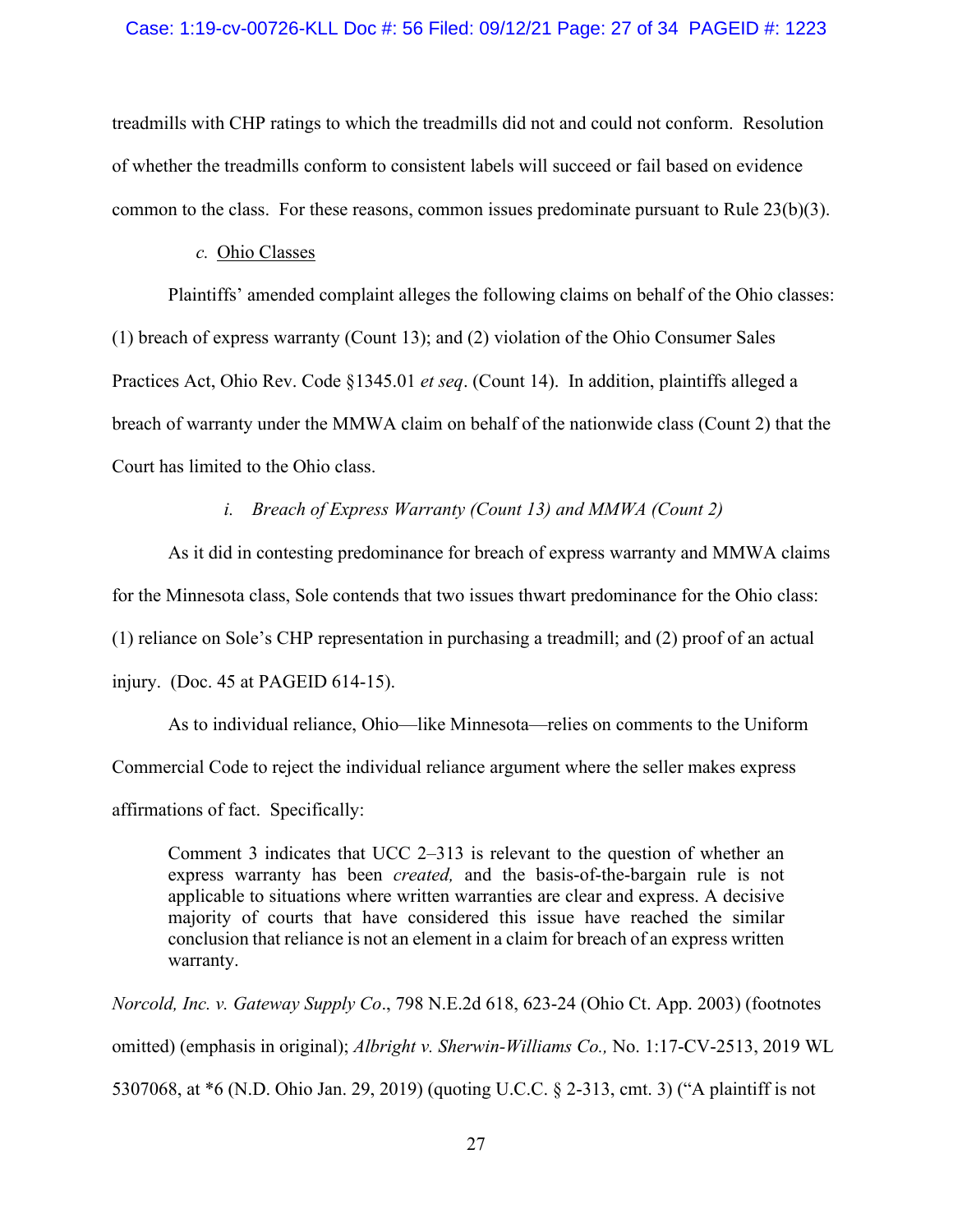#### Case: 1:19-cv-00726-KLL Doc #: 56 Filed: 09/12/21 Page: 28 of 34 PAGEID #: 1224

required to plead any 'particular reliance on such statement . . . in order to weave them into the fabric of the agreement."").

In this case, Sole made express written representations that each treadmill possessed a specific CHP. Because Sole made express affirmations of fact, the CHP statements are woven into the fabric of the agreement and plaintiffs need not establish individualized reliance on those statements under Ohio law.

Sole next contends, relying on *Phillips v. Philip Morris Cos*., 298 F.R.D. 355 (N.D. Ohio 2014), that "whether each class member was damaged—and thereby has a cognizable claim will require 'an individual inquiry that cannot be proven on a class-wide basis." (Doc. 45 at PAGEID 615 (quoting *Phillips*, 298 F.R.D. at 365). However, in *Rikos*, the Sixth Circuit distinguished *Phillips* because "denying class certification in a false advertising challenge to Philip Morris's claim that light cigarettes had low tar hinged on the plaintiffs' inability to prove that a common injury *could be proved*." 799 F.3d at 521 (emphasis in original). In *Rikos*, as in this case, if the product representations are proven true "even for only certain individuals, then presumably Plaintiffs lose." *Id.* at 522.

Plaintiffs offer evidence that none of the treadmills can obtain the represented CHP in household use because residential outlets cannot produce sufficient power to support that CHP regardless of the speed setting, weight of the treadmill user, or any other individual variable. As a result, treadmill purchasers allegedly overpaid for their treadmills, according to plaintiffs' economic expert. The determination of these issues will succeed or fail based on evidence common to the class and not based on individual inquiries. For these reasons, common issues predominate pursuant to Rule 23(b)(3).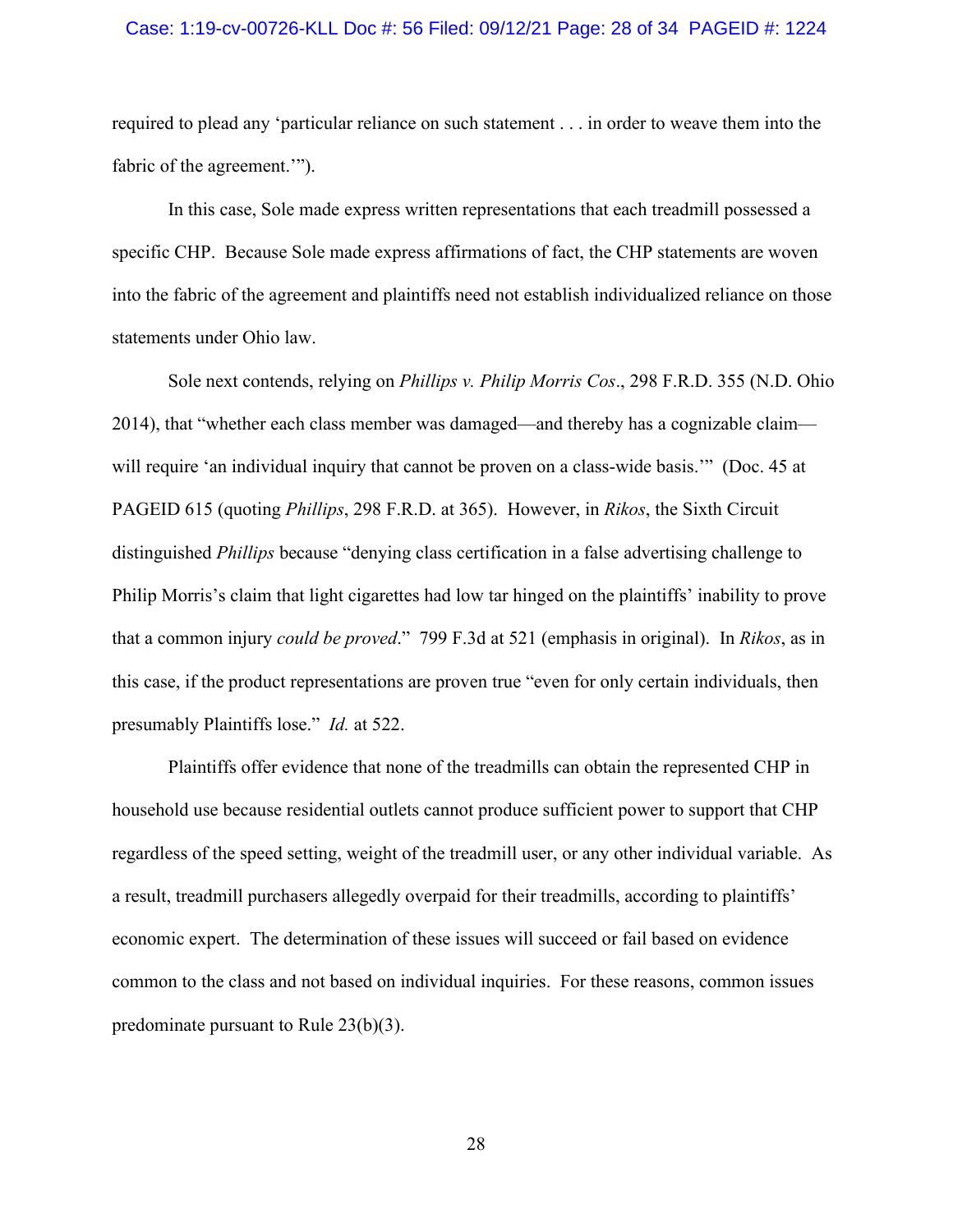#### Case: 1:19-cv-00726-KLL Doc #: 56 Filed: 09/12/21 Page: 29 of 34 PAGEID #: 1225

# *ii. Ohio Consumer Sales Practices Act (Ohio Rev. Code § 1345.01, et seq.) (Count 14)*

Sole correctly contends that the Ohio Consumer Sales Practices Act provides a two-year statute of limitations which cannot be tolled by the Ohio discovery rule. (Doc. 45 at PAGEID 616). Plaintiffs acknowledge that Sole is correct on this issue and modified the requested Ohio class to reflect the two-year limitations period on this claim. (Doc. 52 at PAGEID 932).

### *d.* Damages

As described above, plaintiffs' experts, Colin Weir and Steven Gaskin, propose to use CBC analysis to determine the "price premium" treadmill purchasers allegedly paid due to Sole's CHP representations. In response, Sole's expert, Kenneth Ugone, raises appropriate and significant challenges to plaintiffs' proposed analysis. Ugone opines that CBC analysis will measure willingness to pay rather than price premium, that there are business considerations not captured by the proposed model (i.e., supply side considerations), that the proposed analysis may omit or overemphasize important variables that drive treadmill purchases, and that CHP "is not an important attribute" in choosing a treadmill. (Doc. 45-2 at PAGEID 702-03). The issue currently before the Court is whether these issues preclude class certification.

Both plaintiffs' and defendant's experts have appeared in many cases to offer potential damages expertise. (Doc. 45-2 at PAGEID 729-50 (listing Ugone's "selected litigation consulting experience"); Doc. 38-10 at PAGEID 474-85 (listing cases in which Weir testified in the last four years)). Several courts have had the opportunity to evaluate their methodologies as applied to false advertising "price premium" putative class actions. *See, e.g., Kurtz v. Costco Wholesale Corp.*, 818 F. App'x 57 (2d Cir. 2020); *Bailey v. Rite Aid Corp.*, 338 F.R.D. 390 (N.D. Cal. 2021); *Mannacio v. LG Elecs. U.S.A., Inc.*, No. 16-CV-1220, 2020 WL 4676285 (D. Minn. Aug. 12, 2020). In every one of these cases, courts found that the Weir and Gaskin CBC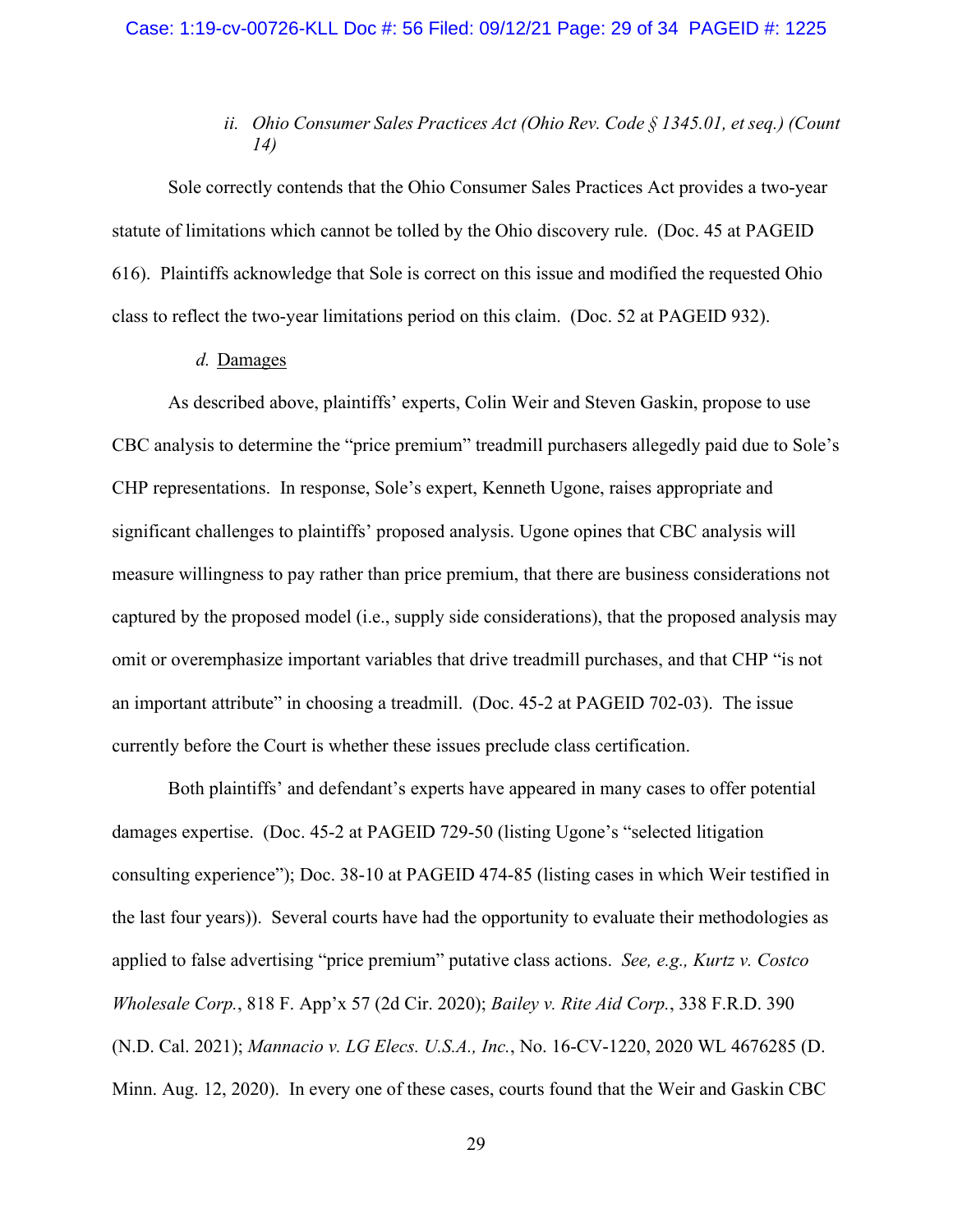#### Case: 1:19-cv-00726-KLL Doc #: 56 Filed: 09/12/21 Page: 30 of 34 PAGEID #: 1226

analysis "satisfied [plaintiffs'] obligation to demonstrate predominance." *Kurtz*, 818 F. App'x at 61 (affirming the certification of a Rule 23(b)(3) damages class for price premium paid for bathroom wipes allegedly misrepresented as "flushable"); *see also Bailey*, 338 F.R.D. at 408-09 (certifying a Rule 23(b)(3) class and applying a Weir and Gaskin CBC analysis to acetaminophen gel caps allegedly misrepresented as "rapid release"); *Mannacio*, 2020 WL 4676285, at \*3-4 (denying summary judgment and motion to exclude Weir and Gaskin CBC analysis in class action alleging consumers paid price premium for televisions misrepresented as having a 120Hz or 240Hz refresh rates).

Sole contends that many consumers are fully satisfied with their treadmills and a "class should not be certified if it is apparent that it contains a great many persons who have suffered no injury." (Doc. 45 at PAGEID 619 (quoting *Phillips*, 298 F.R.D. at 365). However, under the plaintiffs' theory of the case, all plaintiffs suffered the same injury, i.e., overpayment of a price premium based on allegedly inflated CHP representations. Courts "routinely" uphold "choicebased conjoint models that are designed to measure the amount of overpayment" in "mislabeling cases where the injury suffered by consumers was in the form of an overpayment resulting from the alleged misrepresentation at issue." *Bailey*, 338 F.R.D. at 409.

Sole also contends that not all consumers place the same value on CHP in choosing a treadmill and the proposed CBC analysis measures only a consumer's willingness to pay. (Doc. 45 at PAGEID 619). "The fact that Weir's model may fail to account for other possible sources of a price premium simply means that his model may not ultimately prove [plaintiffs'] claims." *Kurtz*, 818 F. App'x at 62; *see also Bailey*, 338 F.R.D. at 410 (rejecting Rite Aid's similar contention as reflecting a "merits dispute about the scope of [its] liability [that] is not appropriate for resolution at the class certification stage") and *Mannacio*, 2020 WL 4676285, at \*3-4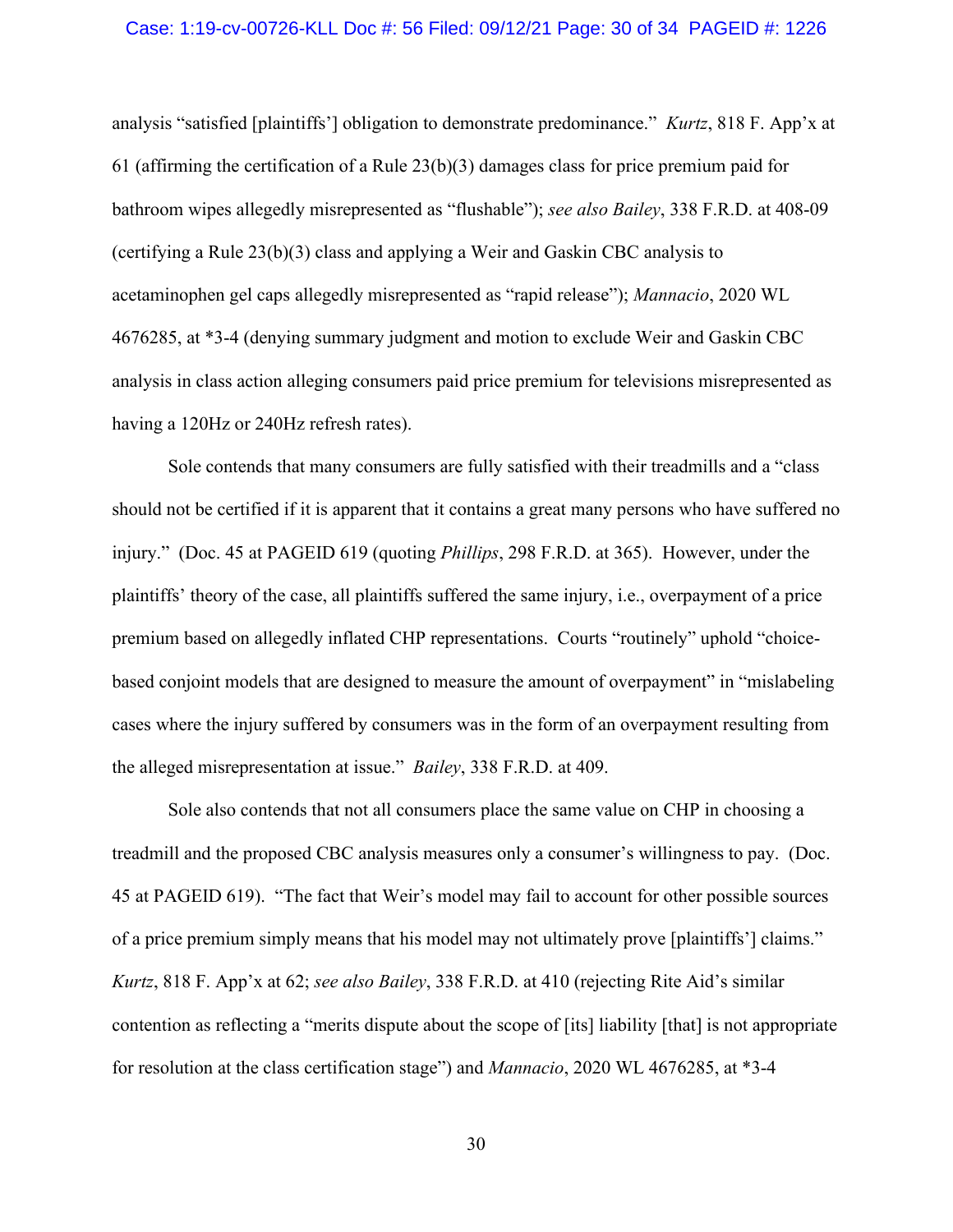### Case: 1:19-cv-00726-KLL Doc #: 56 Filed: 09/12/21 Page: 31 of 34 PAGEID #: 1227

(rejecting contention that Gaskin's model omits supply-side considerations and thus cannot calculate an appropriate price premium).

As in *Kurtz*:

Defendants' central contention is that Weir's analysis either does not or cannot establish a price premium because of issues such as an incomplete dataset, flawed parameters of the regression, or business considerations not captured by the model. A factfinder may ultimately agree. But if that is the case, then the class claims will fail as a unit.

818 F. App'x at 62. Thus, like the plaintiffs in *Kurtz*, plaintiffs in this case have established that common damages issues predominate over individual issues for Rule 23(b)(3) purposes.

Unlike in *Kurtz*, however, Weir and Gaskin have not yet performed the proposed CBC analysis in this case,  $9$  and "cherry-picking data to artificially generate a particular result may render a model so unreliable that it is inadmissible." *Id*. The Court has not yet conducted a full *Daubert* hearing on the parties' competing experts "[b]ecause class certification must occur at 'an early practicable time after a person sues or is sued as a class representative.'" *Lyngaas*, 992 F.3d at 429 (quoting Fed. R. Civ. P. 23(c)(1)(A)). At this juncture, plaintiffs have offered expert reports sufficient to "satisfy through evidentiary proof at least one of the provisions of Rule 23(b)." *Id.* at 428 (quoting *Comcast Corp*., 569 U.S. at 33). However, this "analysis is necessarily prospective and subject to change" if evolving evidentiary issues so require. *Id.* at 429 (quoting *In re Zurn Pex*, 644 F.3d at 613).

2. *Superiority*

This inquiry focuses on whether the class action mechanism is "superior to other available methods for fairly and efficiently adjudicating the controversy." Fed. R. Civ. P. 23(b). If a

<span id="page-30-0"></span><sup>9</sup> "A plaintiff is not required to actually execute a proposed conjoint analysis to show that damages are capable of determination on a class-wide basis with common proof." *Bailey*, 338 F.R.D. at 408 n. 14. *Comcast* requires only that "'damages are *capable* of measurement' on a class-wide basis." *Id*. (quoting *Comcast*, 569 U.S. at 34) (emphasis added in *Bailey*).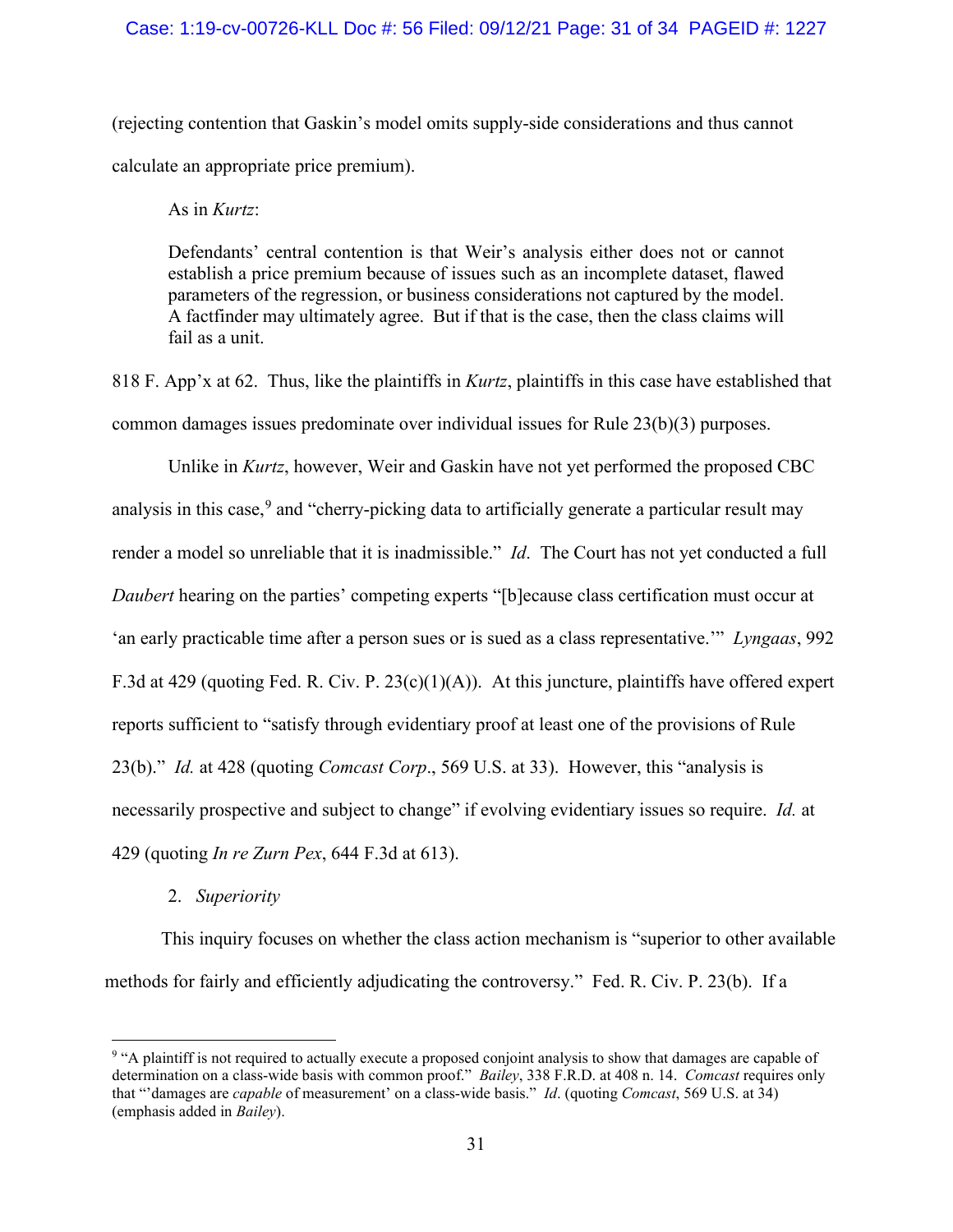#### Case: 1:19-cv-00726-KLL Doc #: 56 Filed: 09/12/21 Page: 32 of 34 PAGEID #: 1228

proposed class meets this requirement, the class action would "achieve economies of time, effort, and expense, and promote . . . uniformity of decision as to persons similarly situated, without sacrificing procedural fairness or bringing about other undesirable results." *Martin v. Behr Dayton Thermal Prod. LLC*, 896 F.3d 405, 415 (6th Cir. 2018) (quoting *Amchem Prods, Inc. v. Windsor*, 521 U.S. 591, 615 (1997)). "The policy at the very core of the class action mechanism is to overcome the problem that small recoveries do not provide the incentive for any individual to bring a solo action prosecuting his or her rights." *Amchem Prods.*, 521 U.S. at 617 (1997) (citation omitted).

In this case, the parties do not dispute that individual damages are relatively small and litigation expenses, particularly in view of the expert testimony required, are relatively large. As the Court has determined that plaintiffs have established predominance, a class action is the superior method for adjudicating this action.

### **V. Appointment of Class Counsel**

The Court may appoint plaintiffs' attorneys as class counsel only if they are deemed adequate under Rule  $23(g)(1)$  and (4). Fed. R. Civ. P.  $23(g)(2)$ . In making this determination, the Court "must consider: (i) the work counsel has done in identifying or investigating potential claims in the action; (ii) counsel's experience in handling class actions, other complex litigation, and the types of claims asserted in the action; (iii) counsel's knowledge of the applicable law; and (iv) the resources that counsel will commit to representing the class." Fed. R. Civ. P.  $23(g)(1)(A)(i)$ -(iv). In addition, "[c] lass counsel must fairly and adequately represent the interests of the class." Fed. R. Civ. P.  $23(g)(4)$ .

As demonstrated by the Declarations of Terence Coates and Nathan Prosser, plaintiffs' attorneys are knowledgeable in the applicable law and highly experienced in litigating class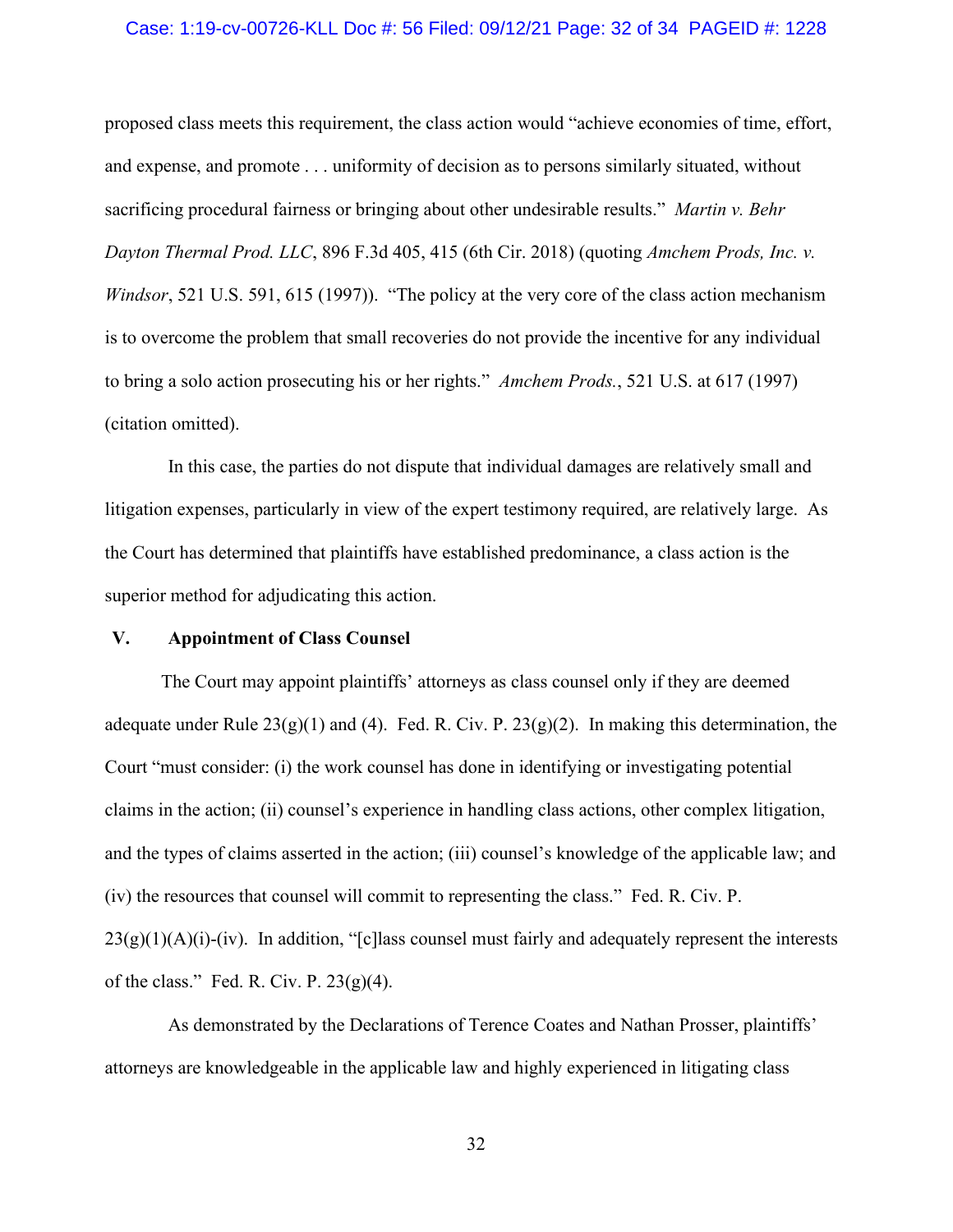actions and other complex matters. (Doc. 38-12; Doc. 38-13). In addition, plaintiffs' attorneys indicate that they will commit the necessary resources to adequately represent the plaintiffs and putative class members' interests in this case. (Doc. 38-12 at PAGEID 540; Doc. 38-13 at PAGEID 555) . Accordingly, the Court will appoint plaintiffs' attorneys as class counsel in this matter.

# **VI. Conclusion**

For the reasons set forth above, Plaintiffs' Motion for Class Certification and to Appoint

Class Representatives and Class Counsel (Doc. 37) is **GRANTED IN PART AND DENIED IN** 

**PART**. Specifically, the Court orders the following:

1. Plaintiffs' Minnesota Deceptive Trade Practices Act claim (Count 8), Minnesota

Prevention of Consumer Fraud Act claim (Count 9), Minnesota False Statement in

Advertising Act claim (Count 10), Minnesota Unlawful Trade Practices Act claim

(Count 11), and Minnesota claim for negligent misrepresentation (Count 12) are

# **DISMISSED**.

- 2. Plaintiffs' motion to certify a nationwide class is **DENIED**.
- 3. Plaintiffs' motion to certify is **GRANTED** as to the following classes:

**Ohio Class**: All persons in Ohio who purchased a Sole F63 (3.0 CHP), Sole F65 (3.25 CHP), Sole S77 (4.0 CHP), Sole F80 (3.5 CHP), Sole F85 (4.0 CHP), Sole TT8 (4.0 CHP), Sole F60 (2.75 CHP), Sole S73 (3.0 CHP), Sole F83 (3.25 CHP), and/or Sole TT9 (4.0 CHP) treadmill from August 30, 2015 through class certification, primarily for personal, family, or household purposes, and not for resale. **(Breach of express warranty and Magnuson-Moss Warranty Act breach of express warranty)**.

**Ohio Class**: All persons in Ohio who purchased a Sole F63 (3.0 CHP), Sole F65 (3.25 CHP), Sole S77 (4.0 CHP), Sole F80 (3.5 CHP), Sole F85 (4.0 CHP), Sole TT8 (4.0 CHP), and discontinued models Sole F60 (2.75 CHP), Sole S73 (3.0 CHP), Sole F83 (3.25 CHP), and/or Sole TT9 (4.0 CHP) treadmill from August 30, 2017 through class certification, primarily for personal, family, or household purposes, and not for resale. **(Ohio Consumer Sales Practices Act)**.

**Minnesota Class**: All persons in Minnesota who purchased a Sole F63 (3.0 CHP), Sole